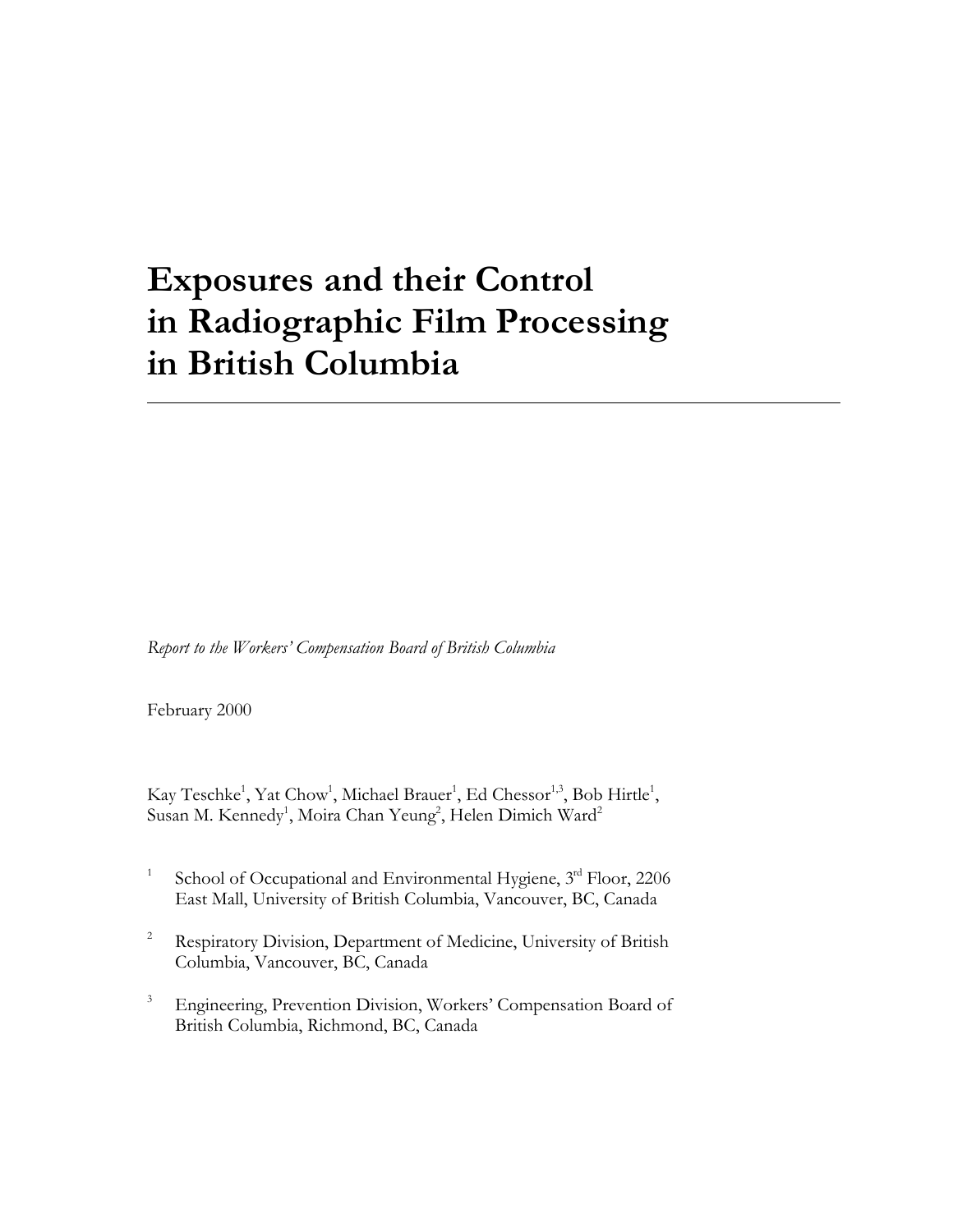## **Executive Summary**

- *Background* Radiographers process x-ray films using developer and fixer solutions which contain such chemicals as glutaraldehyde, hydroquinone, potassium hydroxide, potassium sulphite, sodium thiosulphate, acetic acid, aluminum sulphate, and ammonium thiosulphate. Some of these agents are known to cause or exacerbate asthma, and radiographers have been diagnosed with occupational asthma due to glutaraldehyde sensitization. Radiographers have also reported a wide array of symptoms whose causes have not been identified.
- *Objectives* This study sought to quantify the airborne exposures of radiographers to a selection of these agents, to determine whether there were differences in exposure levels between radiographers working in hospitals and those working in private clinics, to investigate the effectiveness of general and local exhaust ventilation as means of controlling exposures, and to examine other factors, such as tasks and machine characteristics, which might influence exposure levels.
- *Approach* The study began in the summer of 1998 with a telephone survey of 102 facilities randomly selected from all radiography facilities in the province of British Columbia. A standardized questionnaire was administered to elicit information on site characteristics, including measures currently in place to control exposures. The survey was followed with a field study carried out in 32 facilities in the greater Vancouver area and 3 in Prince George, starting in the fall of 1998 and ending in the spring of 1999. Personal exposures to glutaraldehyde (from the developer chemistry), acetic acid (from the fixer chemistry), and sulphur dioxide (a byproduct of sulphites, present in both developer and fixer solutions) were monitored.
- *Results* On the basis of our survey results, we estimated that in 1998 about 1,770 employees worked with x-ray film processing machines in 181 clinics and hospitals throughout the province. Most of these radiographers worked in hospital settings. Typically, the facilities had more than two film processing machines on site, most of which had automated chemical mixing, silver recovery units, and local exhaust ventilation, and were located in rooms with general dilution ventilation.

Average full-shift personal exposures to glutaraldehyde, acetic acid, and sulphur dioxide were 0.0009 mg/m<sup>3</sup>, 0.09 mg/m<sup>3</sup>, and 0.08 mg/m<sup>3</sup>, respectively, all more than one order of magnitude lower than current Workers' Compensation Board of British Columbia exposure limits.

Local exhaust ventilation of the processing machines and use of silver recovery units lowered exposures, whereas the numbers of films processed per machine and the time spent near the machines increased exposures. Personnel in private facilities had higher exposures than those in hospitals. Private clinics were less likely to have local exhaust ventilation and silver recovery units. Their radiographers spent more time in the processor areas, and processed more films per machine.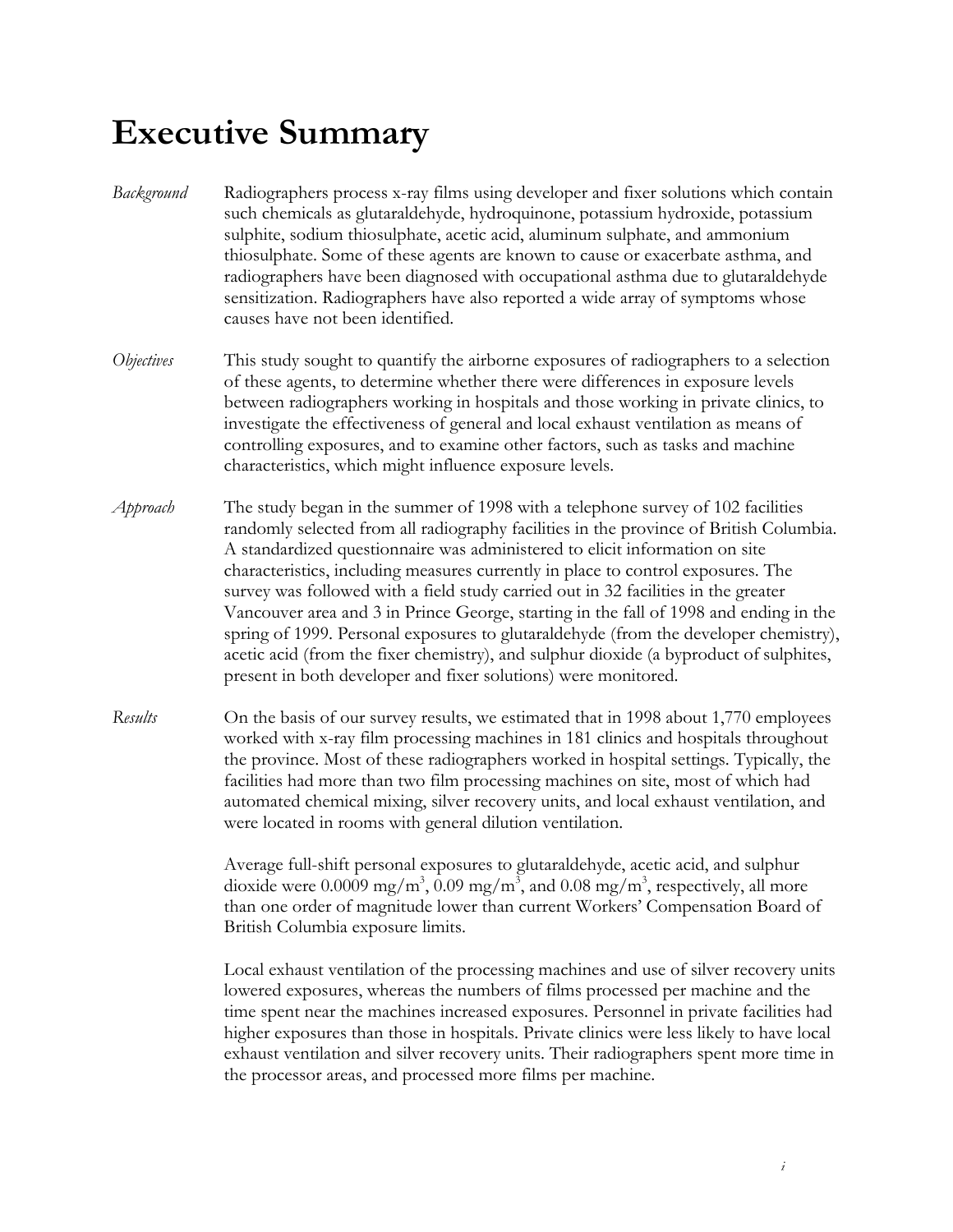*Implications* Although exposures were low compared to WCB standards, there are good reasons to continue practices to minimize or eliminate exposures: glutaraldehyde and hydroquinone are designated sensitizers whose exposures must be kept "as low as reasonably achievable"; the levels at which health effects occur are not yet clearly established, but appear to be lower than current standards; and health effects resulting from the mixture of chemicals are not understood.

> Methods to reduce exposures identified in this study include local exhaust ventilation of the processing machines, use of silver recovery units, and minimizing time spent in the processor areas.

Developments in digital imaging technology are making available options which do not involve wet-processing of photographic film and therefore could eliminate the use of developer and fixer chemicals altogether.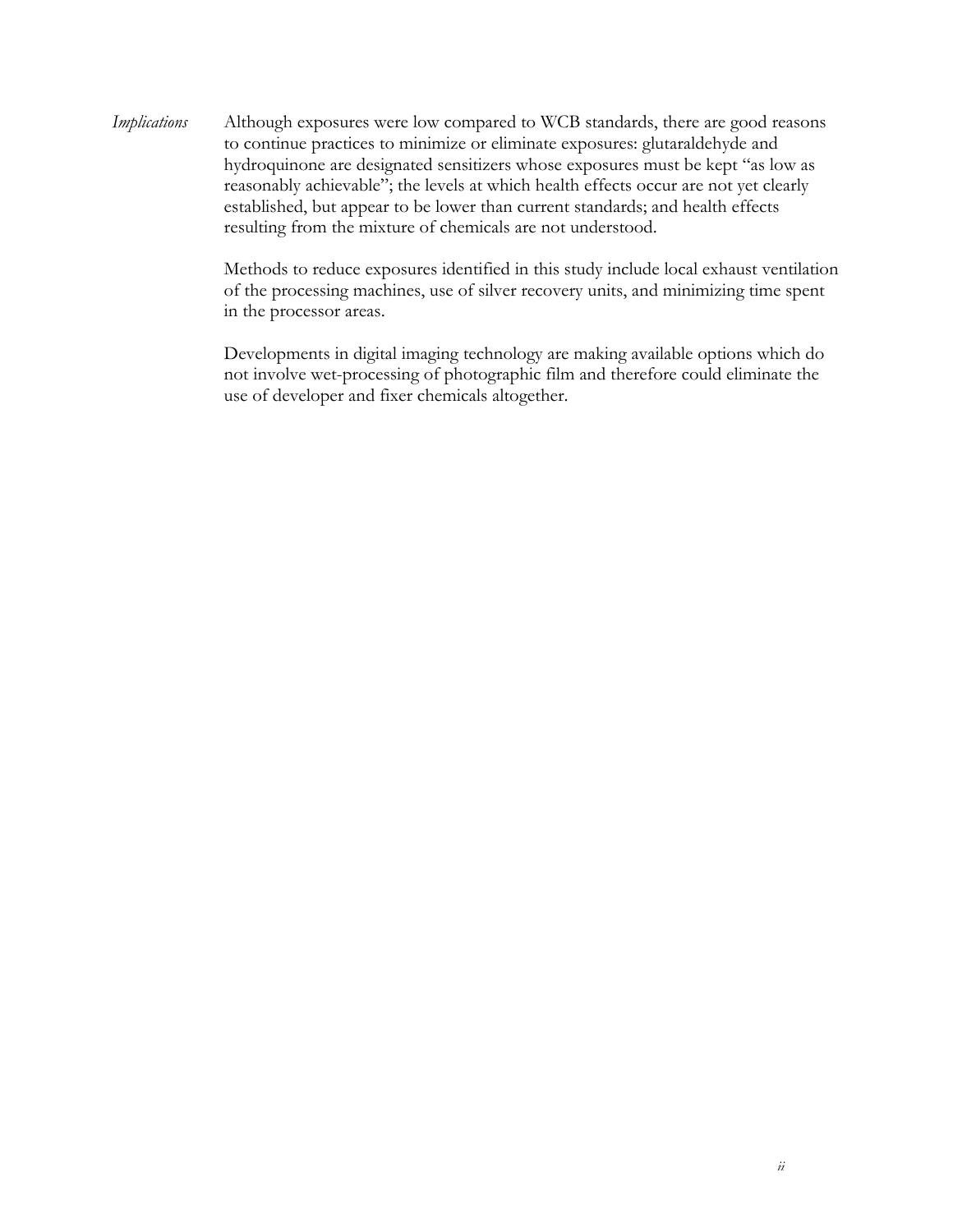# **Acknowledgements**

We would like to extend our appreciation to the managers and employees of all the hospitals, health centres, and private clinics for their kind and willing participation and assistance throughout this study.

We would also like to thank the Workers' Compensation Board Laboratory for performing the analyses of the air samples, and Victor Leung, Manager of the School of Occupational and Environmental Hygiene Laboratory, for his advice during the analyses.

This study was funded in part by the Workers' Compensation Board of British Columbia Finding Solutions program.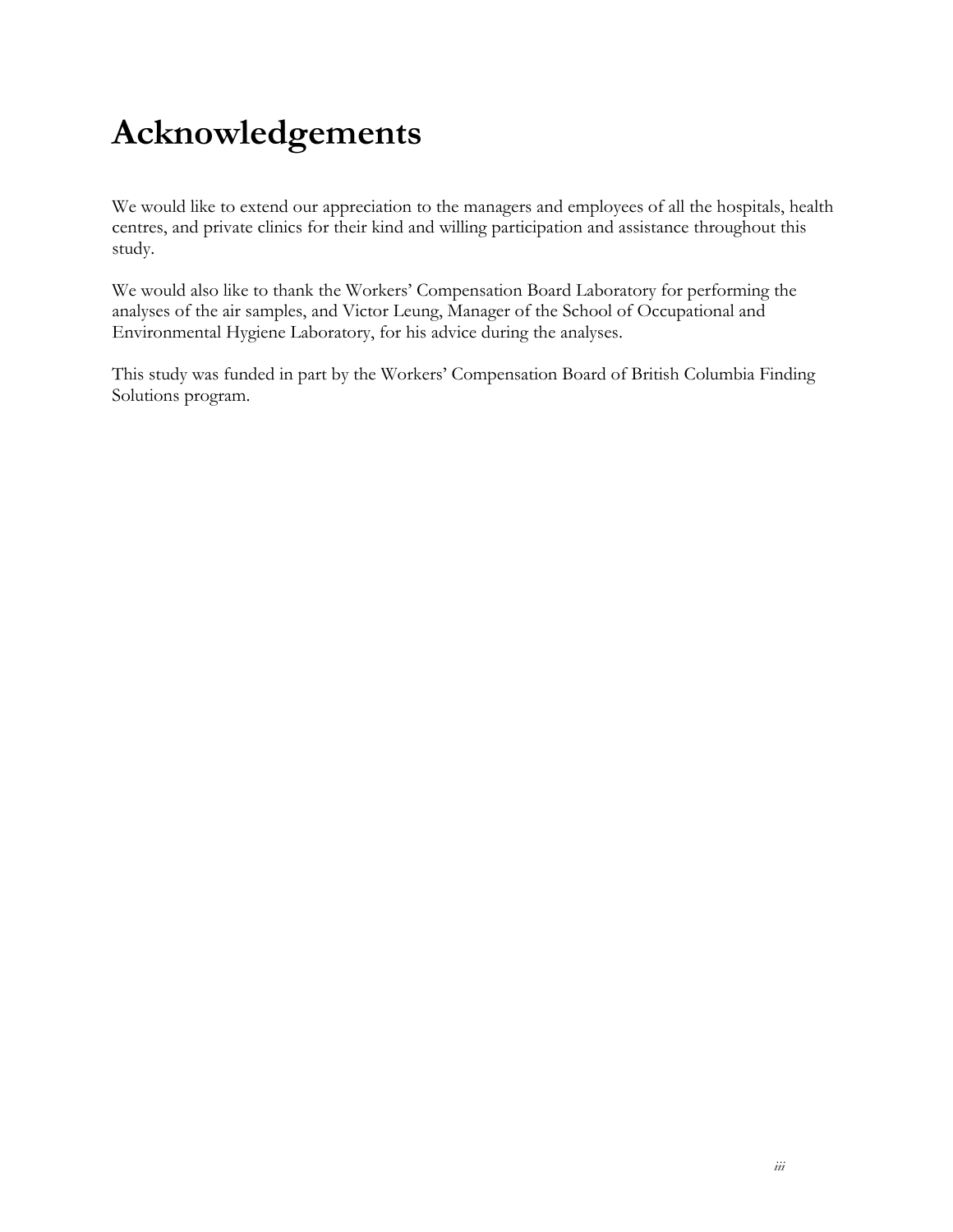## **Table of Contents**

|             | <b>Executive Summary</b> |                |                                                          |  |
|-------------|--------------------------|----------------|----------------------------------------------------------|--|
|             | Acknowledgements         |                |                                                          |  |
|             |                          |                |                                                          |  |
| Glossary    |                          |                |                                                          |  |
| 1.0         | Introduction             |                |                                                          |  |
| 2.0         | Methods                  |                |                                                          |  |
|             | 2.1                      |                |                                                          |  |
|             | 2.2                      |                |                                                          |  |
|             | 2.3                      |                |                                                          |  |
|             | 2.4                      |                |                                                          |  |
| 3.0         | Results                  |                |                                                          |  |
|             | 3.1                      |                |                                                          |  |
|             | 3.2                      |                |                                                          |  |
|             |                          | 3.2.1          |                                                          |  |
|             |                          | 3.2.2          |                                                          |  |
|             |                          | 3.2.3          |                                                          |  |
|             |                          | 3.2.4          |                                                          |  |
|             |                          | 3.2.5          | Other Characteristics of the Sites in the Exposure       |  |
|             |                          |                |                                                          |  |
|             |                          | 3.2.6          | Relationship between Exposures and Facility, Machine, or |  |
|             |                          |                |                                                          |  |
|             |                          |                |                                                          |  |
| 4.0         | Discussion               |                |                                                          |  |
|             | 4.1                      |                |                                                          |  |
|             | 4.2                      |                |                                                          |  |
|             |                          | 4.2.1<br>4.2.2 |                                                          |  |
|             |                          | 4.2.3          |                                                          |  |
|             | 4.3                      |                |                                                          |  |
|             | 4.4                      |                |                                                          |  |
|             |                          |                |                                                          |  |
| 5.0         | References               |                |                                                          |  |
| Appendix A: |                          |                | Letter of introduction                                   |  |
| Appendix B: |                          |                | Telephone questionnaire                                  |  |
| Appendix C: |                          |                | Material safety data sheets                              |  |
| Appendix D: |                          | Consent form   |                                                          |  |

Appendix E: Data collection forms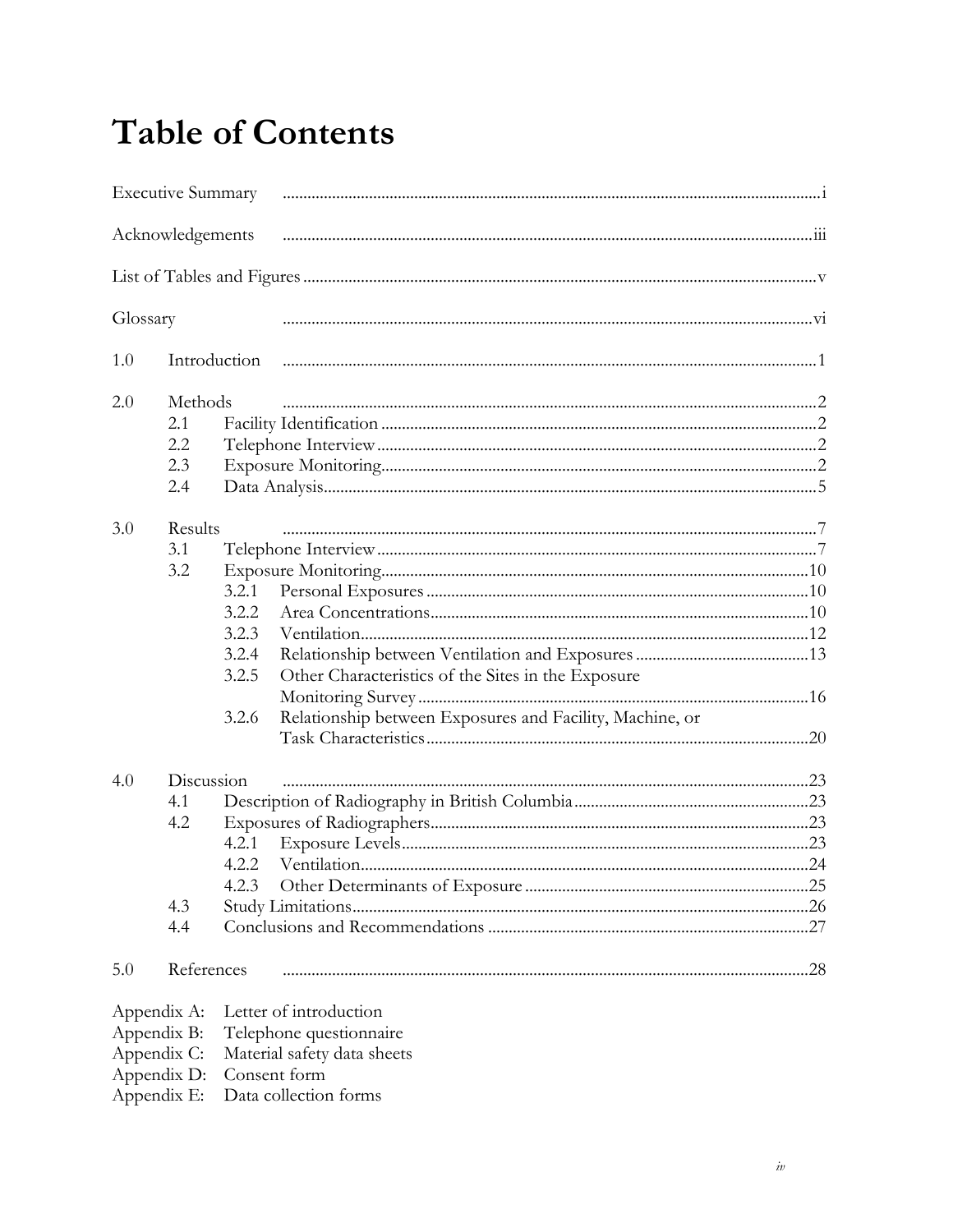# **List of Tables and Figures**

| Table 1:  | Range of concentrations of reagents in developer and fixer                                                                               |  |
|-----------|------------------------------------------------------------------------------------------------------------------------------------------|--|
| Table 2:  |                                                                                                                                          |  |
| Table 3:  | Characteristics of hospital-based and private radiographic film                                                                          |  |
| Table 4:  |                                                                                                                                          |  |
| Table 5:  | Concentrations of glutaraldehyde, acetic acid, and sulphur dioxide<br>in the breathing zones of radiographers during a full work shift11 |  |
| Table 6:  | Concentrations of glutaraldehyde, acetic acid, and sulphur dioxide                                                                       |  |
| Table 7:  |                                                                                                                                          |  |
| Table 8:  |                                                                                                                                          |  |
| Table 9:  | Personal exposures to glutaraldehyde, acetic acid, and sulphur                                                                           |  |
| Table 10: | Characteristics of the 19 hospital and 16 private facilities where                                                                       |  |
| Table 11: |                                                                                                                                          |  |
| Table 12: | Data collected within the 86 rooms housing film processing machines 17                                                                   |  |
| Table 13: | Characteristics of 97 radiographers whose exposures were measured,                                                                       |  |
| Table 14: | Multiple regression models for glutaraldehyde, acetic acid, and sulphur                                                                  |  |
| Table 15: | Multiple logistic regression models showing odds ratios for exposures to                                                                 |  |
| Table 16: | Multiple regression models for glutaraldehyde, acetic acid, and sulphur                                                                  |  |
| Figure 1: | Relationship between glutaraldehyde concentrations and local exhaust                                                                     |  |
| Figure 2: | Relationship between acetic acid concentrations and local exhaust                                                                        |  |
| Figure 3: | Relationship between sulphur dioxide concentrations and local exhaust                                                                    |  |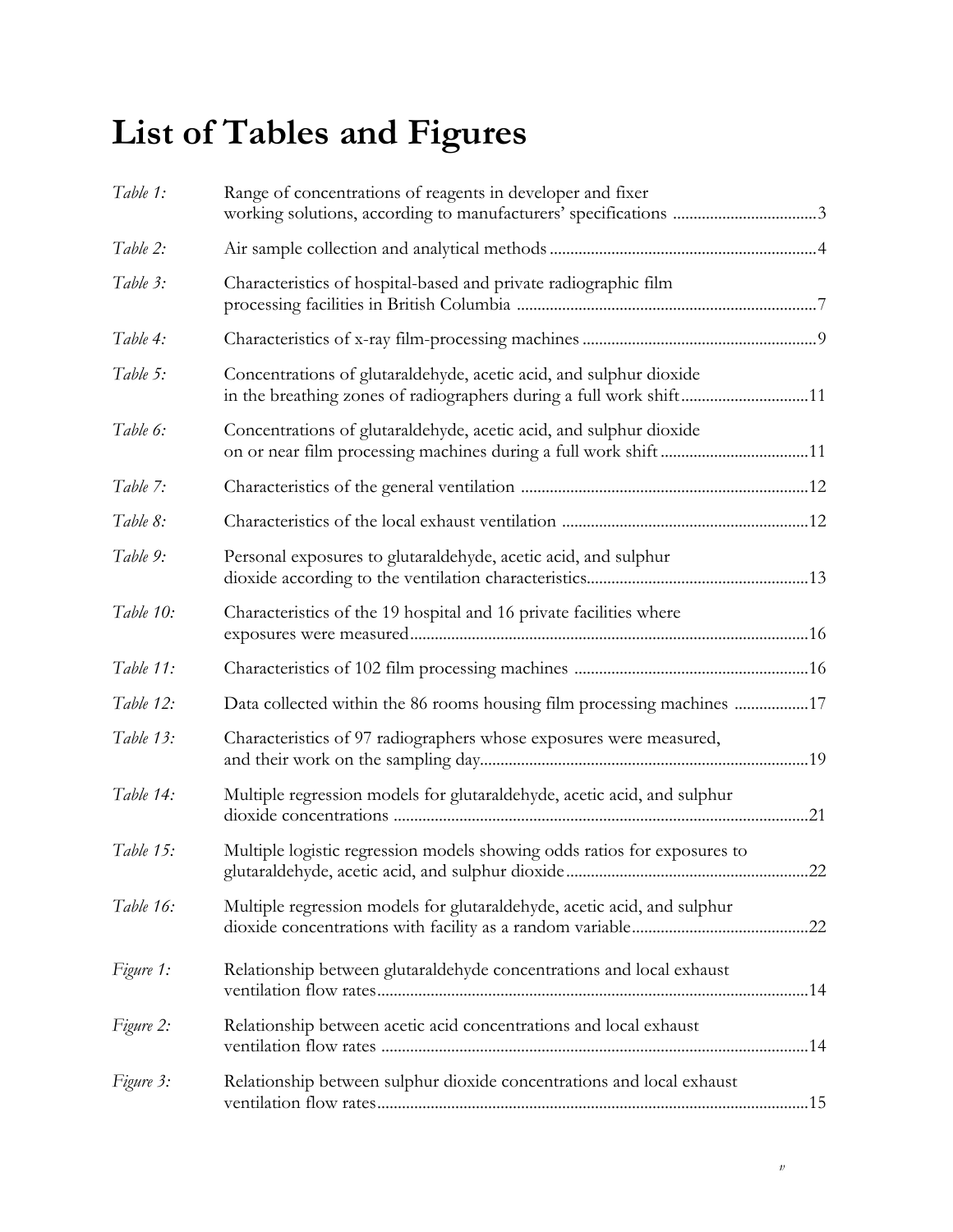# **Glossary**

| Automated<br>Chemical<br>Mixing     | Radiographic film chemistry is usually supplied by the manufacturers in<br>a concentrated form. The concentrate must be mixed with water and<br>delivered to the processing machines. This can be done manually, but most current<br>systems use automated methods which may supply several machines. Each system<br>has two large tanks (about 10 gallons each), one for the diluted developer solution<br>and one for the diluted fixer solution. Water supply lines run directly to the tanks.<br>When a tank is empty, a buzzer sounds. This alerts personnel in the area to mount a<br>bottle of concentrate (about 1 gallon) directly on the opened top of the tank. As the<br>concentrate drains into the tank, water is metered in to dilute it at the same time.<br>Once the tank is filled, the empty concentrate bottle is removed and the tank lid is<br>closed. The diluted developer or fixer is delivered from the tanks as required to the<br>processing machine(s) through a metered piping system. |
|-------------------------------------|----------------------------------------------------------------------------------------------------------------------------------------------------------------------------------------------------------------------------------------------------------------------------------------------------------------------------------------------------------------------------------------------------------------------------------------------------------------------------------------------------------------------------------------------------------------------------------------------------------------------------------------------------------------------------------------------------------------------------------------------------------------------------------------------------------------------------------------------------------------------------------------------------------------------------------------------------------------------------------------------------------------------|
| Silver<br>Recovery<br>Unit          | Used fixer solutions contain dissolved silver halides. These can be pumped to a<br>silver recovery unit which separates and collects the silver ions using electrolytic or<br>ion exchange methods.                                                                                                                                                                                                                                                                                                                                                                                                                                                                                                                                                                                                                                                                                                                                                                                                                  |
| Drainage,<br>"Open" vs.<br>"Sealed" | Rooms housing the processing machines typically have floor drains. Processing<br>machines and silver recovery units have pipes which take spent fluids to this<br>drain. In a few sites, the area of the drain around the pipes was sealed with a fitted<br>plastic cover to minimize the opportunity for gases or vapours from the drain to<br>enter the room. In most cases the drain area around the pipes was left unsealed<br>("open" drainage).                                                                                                                                                                                                                                                                                                                                                                                                                                                                                                                                                                |
| Local<br>Exhaust<br>Ventilation     | The cabinets of most modern radiographic film processing machines are well sealed,<br>so that they can be ventilated. An exhaust duct (usually about 1.5 to 5 inches in<br>diameter) is attached to the back and bottom of the cabinet. The ducting is then<br>attached to a fan which pulls air away from the cabinet and exhausts it, preferably<br>directly to the outdoors. This type of ventilation is typical of "industrial" systems<br>meant to exhaust contaminants directly from their source.                                                                                                                                                                                                                                                                                                                                                                                                                                                                                                             |
| General<br>Room<br>Ventilation      | The rooms housing the film processing machines may be connected to the general<br>building ventilation system, often referred to as the HVAC (heating, ventilating, and<br>air-conditioning) system. This is the type of ventilation typically found in large office<br>buildings, with air inlets and outlets (exhaust) in the ceiling of the room. This kind of<br>ventilation operates by diluting contaminants which have entered the room air and is<br>less efficient than local exhaust.                                                                                                                                                                                                                                                                                                                                                                                                                                                                                                                      |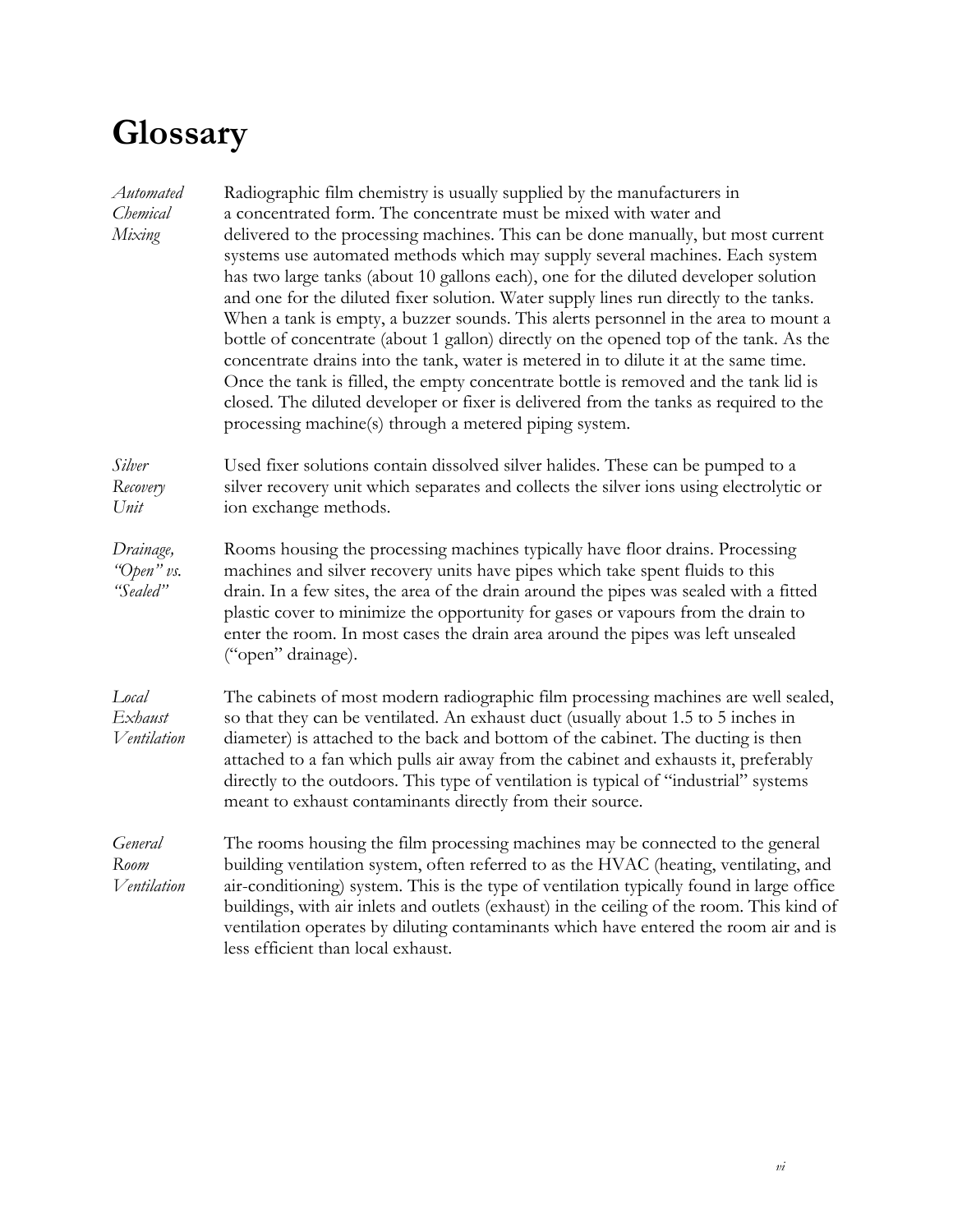## **1.0 Introduction**

The production of radiographic films involves the same methods as photographic film processing. In radiography, x-rays rather than visible light create a latent image on the film surface by reducing silver halide crystals to elemental silver. The image is amplified and stabilized during the developing process using reducing agents such as hydroquinone. The image is fixed by agents which dissolve and remove the unused silver halides. Automated x-ray film processing machines achieve short development times (seconds to minutes) by using elevated temperatures (28-35 °C), by including glutaraldehyde as a hardening agent within the developer solution, and by actively drying the fixed and washed films with heated air [Hewitt, 1993].

The process entails potential exposures to hydroquinone, glutaraldehyde, formaldehyde, glycols, acetic acid, sodium sulphite, sulphur dioxide, ammonium chloride, silver compounds, and other chemicals. Some of these, in particular the aldehydes, have been shown to cause or exacerbate asthma [Corrado et al., 1986; Burge, 1989; Jachuk et al., 1989; Cullinen et al., 1992; Trigg et al., 1992; Chan-Yeung et al., 1993; Hayes and Fitzgerald, 1994; Kivity et al., 1994; Gannon et al., 1995; Malo et al., 1995]. Occupational asthma has been observed in radiographers, the technical professionals who make the radiographs and process the films [Cullinen et al., 1992; Trigg et al., 1992; Chan-Yeung et al., 1993; Gannon et al., 1995]. In addition, radiographers have reported of a wide variety of symptoms including headaches, sore throat, hoarseness, nasal discharge, sore eyes, fatigue, sinus problems, painful joints, oral ulcers, catarrh, tinnitus, tight chest, skin rash, dyspnea, heart arrhythmias, chest pains, and numbness [Goncalo et al, 1984; Spicer et al., 1986; Gordon, 1987; Smedley et al., 1996]. Studies of radiographers to date have not clarified a link between their exposures and these symptoms. An investigation is currently underway in British Columbia comparing the respiratory health of radiographers and physiotherapists [Wymer et al., 2000].

Because of the suspected occupational illnesses associated with radiography, we sought to evaluate the levels and determinants of exposure to several common chemicals used in radiographic film processing. This study was meant to serve as an initial step in the selection of control strategies to minimize occupational exposures. The specific objectives were

- ß to examine the potential for radiographers to have airborne exposures to film processing chemicals;
- ß to determine whether there are differences in exposure levels among radiographers working in hospitals or health care centres, and radiographers working in private clinics;
- ß to determine the effectiveness of general and local exhaust ventilation systems for controlling exposures; and
- to examine other factors such as task, facility, and machine characteristics which might influence exposure levels.

The study had two components. First, a telephone survey of a random sample of all public and private film processing facilities in British Columbia was conducted to describe the characteristics of the facilities and to determine what measures are currently in place to control exposures. In the second part of the study, personal exposure monitoring was conducted in a subsample of facilities in Prince George and the greater Vancouver area to assess the effectiveness of three types of ventilation systems (general ventilation, manufacturer-specified local exhaust ventilation, and ventilation-engineer-specified local exhaust ventilation), and to examine other determinants of radiographers' airborne exposures to film processing chemicals and their by-products.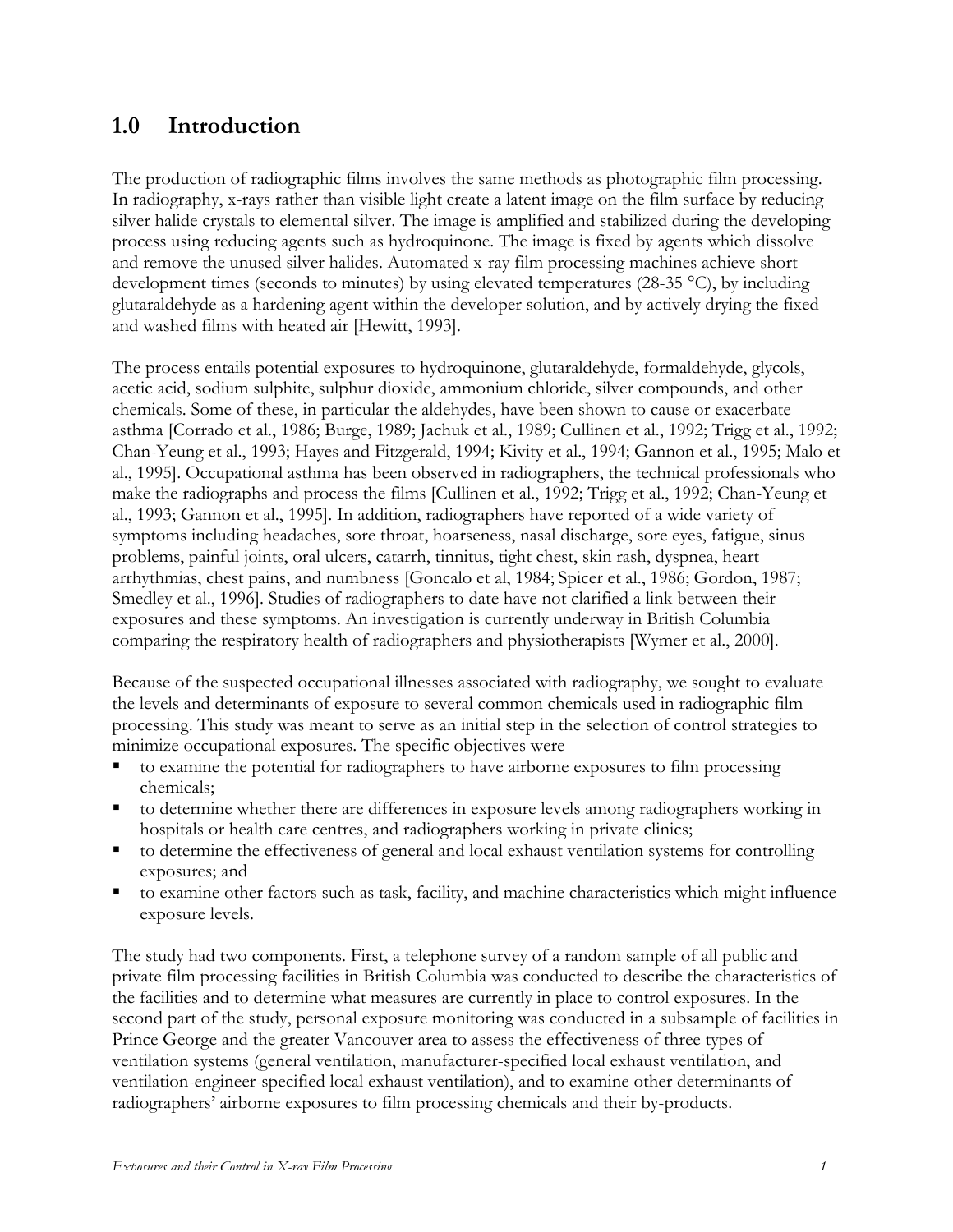## **2.0 Methods**

## **2.1 Facility Identification**

In order to identify all public and private x-ray film processing facilities in the province of British Columbia, the Workers' Compensation Board of B.C. (WCB) compiled, from their records, a list of facilities that remitted x-ray films on behalf of WCB clients for compensation purposes. The list of facilities was double-checked and updated for completeness against the Yellow Pages™ categories "X-ray Laboratories - Medical and Dental" and "Hospitals and Health Care Centres." Hard copies of the Yellow Pages for every city or area in the province were searched. In addition, the web page for the British Columbia Yellow Pages was also searched (www.mybc.com/yellowpages, summer 1998). In total, 181 distinct facilities were identified.

## **2.2 Telephone Interview**

From this list, 100 facilities were randomly selected for a phone interview to obtain information about the basic characteristics of the facilities province-wide. One of the study objectives was to assess the effectiveness of improved ventilation, designed by an industrial ventilation engineer, in controlling exposures, however, we understood that only a few sites in the province might have achieved this level of local exhaust ventilation. Therefore Ed Chessor (Ventilation Engineer, Engineering Services, WCB) identified all facilities in the province which, to his knowledge, had upgraded ventilation according to his specifications, i.e., local exhaust from the processor cabinet at 20 cubic feet per minute (cfm) or more. All of these facilities were included as phone interview sites, even if they were not included in the initial random selection. He identified 16 sites, of which 10 were already included in the random selection. As a result, there were a total of 106 sites identified for telephone interviews.

The initial contact with each location was by a letter to the supervisor in charge (Appendix A). This was followed by a telephone call to set up an appointment for an interview with the supervisor or, where the supervisor was not familiar with the x-ray processing facilities, another senior employee with this expertise.

The phone interviews were conducted in the summer of 1998 using a structured questionnaire (Appendix B). The focus was on characteristics such as facility type (private vs. hospital), the number of personnel employed in the film processing areas, make and number of processors, name brand of developer and fixer chemistry, type of chemical mixing (manual vs. automatic), presence of silver recovery units, the number of films developed per machine and week, and the presence of general and local exhaust ventilation.

## **2.3 Exposure Monitoring**

During the telephone interview, supervisors of the 41 facilities located in the greater Vancouver area and in Prince George were asked whether they would be willing to have their facility participate in an exposure monitoring study. From the list of 36 facilities so identified, stratified random samples of 15 private and 15 public facilities were selected. To this group were added all facilities identified by Ed Chessor as having upgraded their ventilation controls to his specifications, but not included in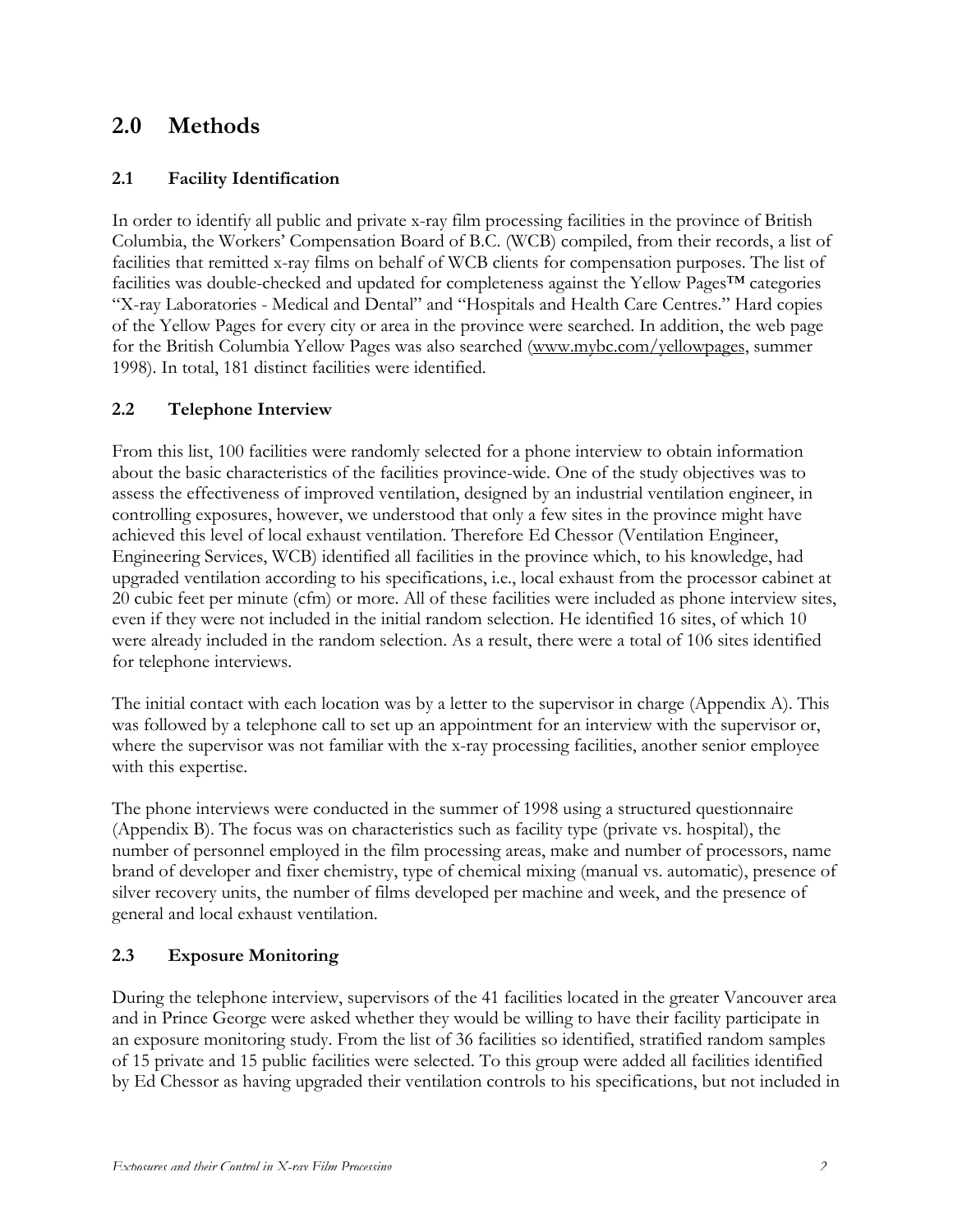the initial random sample. This gave a total of 19 public and 16 private facilities for exposure monitoring.

To select compounds for exposure monitoring, all participants in the telephone interviews were asked to supply material safety data sheets (MSDS) identifying the constituents of the film development and fixing solutions used in their facilities (Appendix C). This investigation indicated that the developer and fixer chemistry used in x-ray processing included a variety of chemical compounds formulated by several manufacturers (Table 1). Despite the number of manufacturers, there was a core list of reagents used by all: acetic acid, aluminum sulphate, ammonium thiosulphate, glutaraldehyde, hydroquinone, potassium hydroxide, potassium sulphite, and sodium sulphite.

|                                   | Developer,      | Fixer,          | Vapour     | <b>WCB</b>                   |
|-----------------------------------|-----------------|-----------------|------------|------------------------------|
| Reagent                           | Range of        | Range of        | pressure,  | Exposure                     |
|                                   | Concentrations, | Concentrations, | in mm Hg   | Limit                        |
|                                   | in $\%$         | in $\%$         | @ 20 °C    |                              |
| acetic acid                       | p               | $1-5$ (all)     | 11.4       | 10 ppm (8-hr)                |
| aluminum chloride                 |                 | $0.1 - 1.0$     | $1.0*$     | n/a                          |
| aluminum sulphate                 |                 | $1-5$ (all)     | n/a        | n/a                          |
| ammonium thiosulphate             |                 | $7-15$ (all)    | negligible | n/a                          |
| boric acid                        |                 | $0.1 - 1.0$     | negligible | n/a                          |
| carbonates (potassium, sodium)    | $1 - 5$         |                 | n/a        | n/a                          |
| citric acid                       |                 | $\mathsf{p}$    | n/a        | n/a                          |
| gluconic acid                     |                 | $0.1 - 1.0$     | n/a        | n/a                          |
| glutaraldehyde (sometime as       | $0.5 - 5$ (all) |                 | 17.0       | $0.25$ mg/m <sup>3</sup> (C) |
| the bis sodium bisulphite)        |                 |                 |            |                              |
| glycols (diethylene, triethylene) | $0.5 - 1.5$     |                 | 0.2        | n/a                          |
| hydroquinone                      | $1-5$ (all)     |                 | 0.0001     | $2$ mg/m $3$ (C)             |
| 5-nitroindazole                   | p               |                 | n/a        | n/a                          |
| 1-phenyl-3-pyramzolidone          | $0.5 - 1.5$     |                 | n/a        | n/a                          |
| potassium acetate                 | $1 - 5$         |                 | n/a        | n/a                          |
| potassium hydroxide               | $1-5$ (all)     |                 | 1.0        | $2$ mg/m <sup>3</sup> (C)    |
| potassium sulphite                | $5-10$ (all)    |                 | n/a        | n/a                          |
| sodium acetate                    |                 | $1 - 5$         | n/a        | n/a                          |
| sodium bisulphite                 |                 | $1 - 5$         | negligible | $5 \text{ mg/m}^3$ (8-hr)    |
| sodium sulphite                   | $1-5$ (all)     | $<$ 2           | negligible | n/a                          |
| sodium thiosulphite               |                 | $1 - 5$         | negligible | n/a                          |

**Table 1**: Range of concentrations of reagents in developer and fixer working solutions, according to manufacturers' specifications

 $p =$  present, but in concentrations less than the lowest reported by the manufacturer

 $=$  not present

 $n/a$  = not available

(all) = contained in chemistry of all manufacturers

 $(C)$  = ceiling exposure limit

 $(8-hr) = 8-hour$  time weighted average exposure limit

\* = relative humidity at  $100^{\circ}$ C

Table 1 also lists the vapour pressures and the WCB exposure limits [WCB, 1998] for these chemicals. Glutaraldehyde and acetic acid have the highest vapour pressures, have known health effects for which exposure limits have been established, and have standard air sampling and analysis methods established by the WCB Laboratory [WCB, 1984]. Acetic acid was used in the fixer chemistry of all manufacturers, and the developer chemistry of some. Glutaraldehyde was used as a hardener in the developer chemistry of all manufacturers. As a result, these two reagents were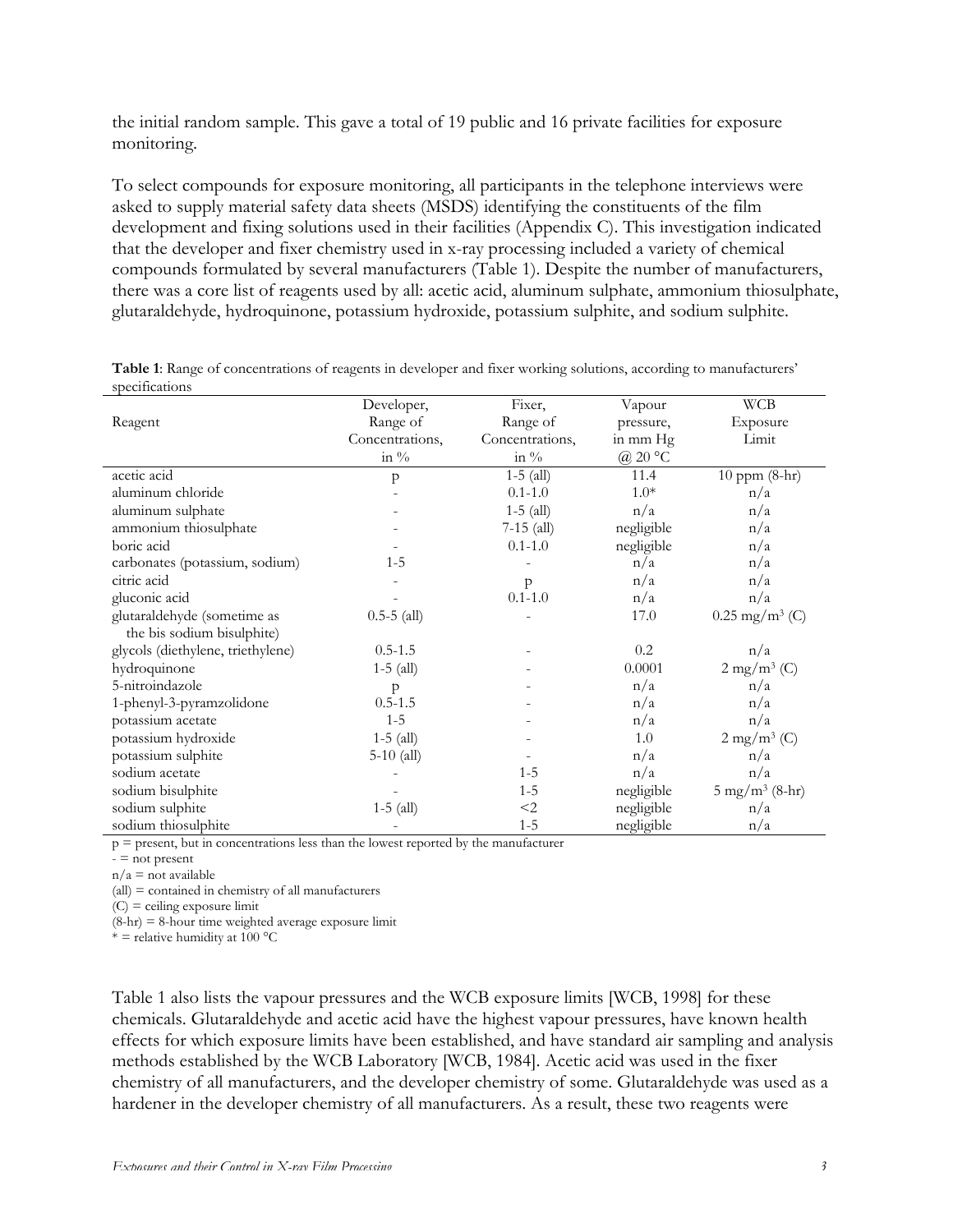selected for air sampling. In addition, sulphur dioxide was selected because it is a gaseous degradation product of the sulphite compounds when the fixer solution is heated or left standing for long periods of time.

Table 2 lists the collection apparatus and analytical methods for each chemical, as specified in the WCB Laboratory Analytical Methods Manual [WCB, 1984]. All sample collection tubes had two sections of sorbent to allow determination of whether breakthrough into the second section occurred due to overloading or poor adsorption.

|                 | WCB Method |                                                          |                                           |
|-----------------|------------|----------------------------------------------------------|-------------------------------------------|
| Chemical        | Number     | Collection Apparatus                                     | Analytical Method                         |
| acetic acid     | 2005       | SKC 226-119 activated<br>charcoal tubes                  | ion chromatography                        |
| glutaraldehyde  | 5230       | SKC 226-01 silica gel tubes<br>impregnated with 2,4-DNPH | high performance liquid<br>chromatography |
| sulphur dioxide | 5280       | SKC 226-80 activated beaded<br>charcoal tubes            | ion chromatography                        |

The exposure study took place from the fall of 1998 to the spring of 1999. Each facility was visited on two days. On the first day, all radiographers who worked in the facility's film processing room(s) on a daily basis were informed about the study procedures and invited to participate in the personal air sampling. In addition, data about unvarying characteristics of the processing machine(s) and work room(s) were recorded. This included mapping the room(s), recording the make and model of the film processing machine(s), noting the film processing chemistry used, and taking measurements of the ventilation system(s). Ventilation velocities were measured using a TSI thermoanemometer with a minimum of 8 measurements 0.25 to 4 inches apart across the face of each ventilation duct exhausting the processing machines or the general room air. Measurements were made at least 12 inches downstream of duct changes likely to produce turbulent flow. Duct dimensions were also recorded. An attempt was made to determine where the local exhaust ventilation air was exhausted, by consulting building maintenance personnel and by following the ducting. Processing machines whose local exhaust ducts were not connected to an external fan or which allowed contaminated air to recirculate were considered not to have local exhaust ventilation. All ventilation measurements were repeated on the second field visit, using the same methods.

On the second day, all willing radiographers who worked directly with the processing machines, to a maximum of 5 (randomly selected if more volunteered), were asked to wear personal samplers. Subjects were given an explanation of the sampling setup and told what to do in case there were problems. All were asked to sign a consent form (Appendix D). Each participant was fitted with two MSA Flow-Lite™ constant-flow sampling pumps before starting work. One pump was calibrated to draw air at 1.2 L/min through the sampling train for glutaraldehyde; the other used a flow splitter calibrated to draw air through the sampling trains for acetic acid at  $0.5$  L/min and for SO<sub>2</sub> at  $0.1$ L/min. The pumps were calibrated before and after sampling using a Gillibrator® automated soapfilm flowmeter. The sampling pumps were attached to a waist belt, the collection devices were clipped onto the employee's lapel, and rubber tubing connecting the collection devices to the pumps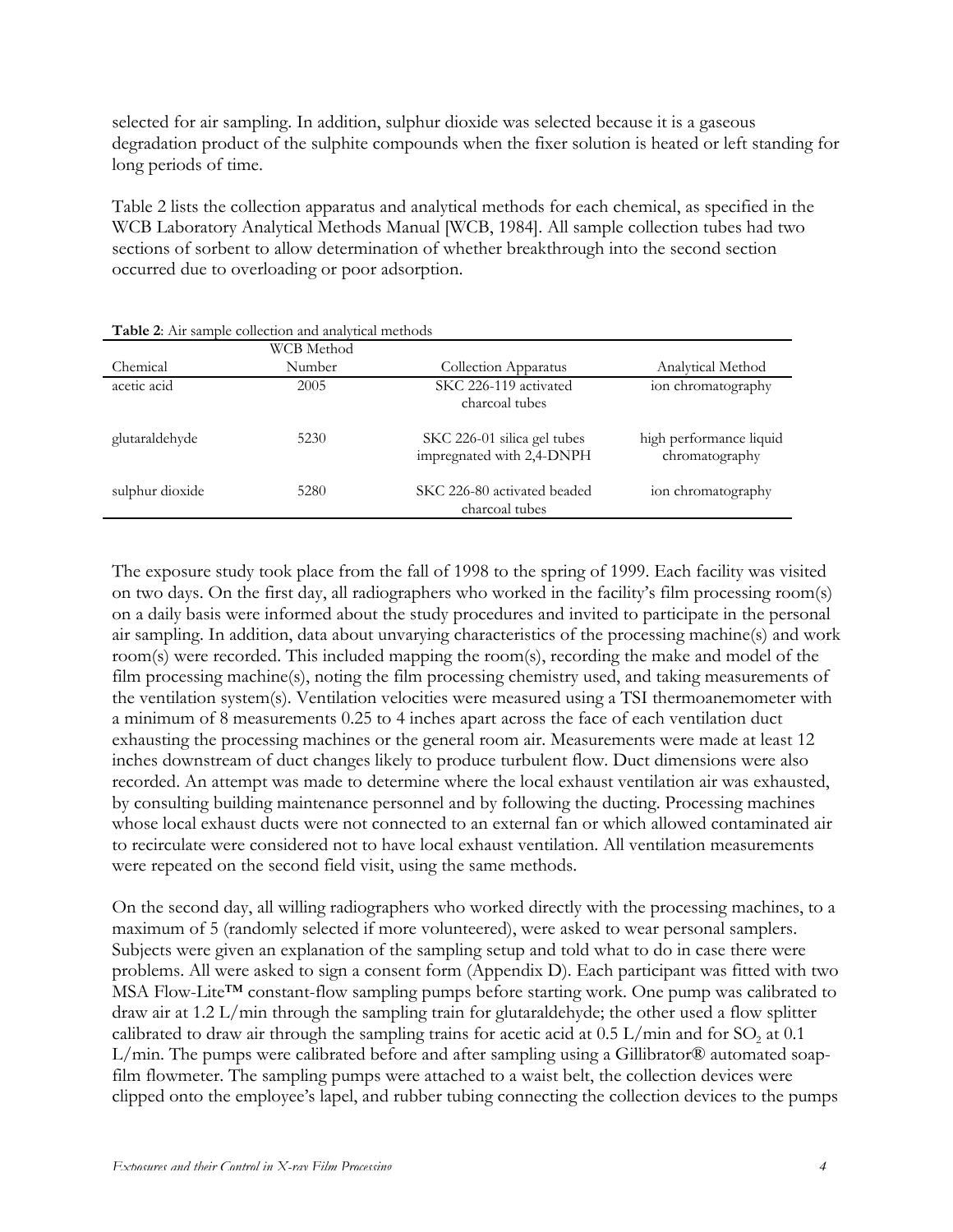was taped along the subject's back to prevent interference with work. All samples were collected concurrently for a full shift (7.5 to 9 hrs).

One field blank for each chemical was included for each facility. All samples were stored in a refrigerator (4 °C) to await one of the biweekly deliveries to the laboratory for analysis. All chemical analyses were conducted by the WCB Analytical Laboratory. Limits of detection for the analytical techniques were reported by the laboratory as the lowest dilutions of standards used to calibrate the methods: 0.3 microgram for glutaraldehyde, 10.0 micrograms for acetic acid, and 1.0 microgram for sulphur dioxide. The average concentration detection limits (mass detection limit divided by the average air volume sampled) were  $0.0005$  mg/m<sup>3</sup> for glutaraldehyde,  $0.04$  mg/m<sup>3</sup> for acetic acid, and  $0.017$  mg/m<sup>3</sup> for sulphur dioxide.

Initial results of sampling indicated that personal exposure levels were low (often below detection limits), therefore worst case exposure levels at 20 subsequent sites were estimated using full-shift area samples collected with an equivalent sampling train placed atop or beside film processing machines.

During the sampling period, work tasks performed by the subjects were recorded every 10 minutes, using the following task categories: 1) in darkroom feeding film; 2) loading film into daylight processor; 3) observing processed film around processing area; 4) taking picture of patient; 5) waiting in processing area; 6) inputting computer data; 7) out of processor area; 8) refilling chemicals; 9) cleaning processing machine; and 10) cleaning spills. After the completion of the sampling period, each subject was asked a series of questions regarding her/his work history, complaints about odours from the processing chemicals, and whether the sampling day was a "normal" day. In addition, the estimated number of films processed by each machine throughout the measured shift was recorded. Forms used to collect the information during the exposure monitoring survey are included as Appendix E. The forms allowed for collection of data about subjects' use of respirators and other personal protective equipment.

## **2.4 Data Analysis**

Descriptive statistics (means for continuous data and counts for categorical) were used to examine the characteristics of provincial radiographic processing facilities determined by the telephone survey. The characteristics of public and private facilities were compared using t-tests for continuous data and chi<sup>2</sup> for categorical data.

Descriptive statistics (arithmetic and geometric means, geometric standard deviations, minima, and maxima) were used to characterize the levels of airborne exposure to glutaraldehyde, acetic acid, and sulphur dioxide. Because examination of frequency histograms of the exposures variables suggested that the data were approximately log-normally distributed, all exposure data were log-transformed (base e). Data below detection limits were divided by the square root of 2, according to the recommendations of Hornung and Reed [1990]. Stratification on public versus private facility types was done, and inferential tests used to examine differences, as described above. Paired t-tests were also used to compare mean concentrations of personal and area measurements taken in the same facilities.

Ventilation characteristics, including volumetric flow rates, room air volumes per hour, room volumes, and exhaust duct areas for general ventilation, and velocities, flow rates and duct diameters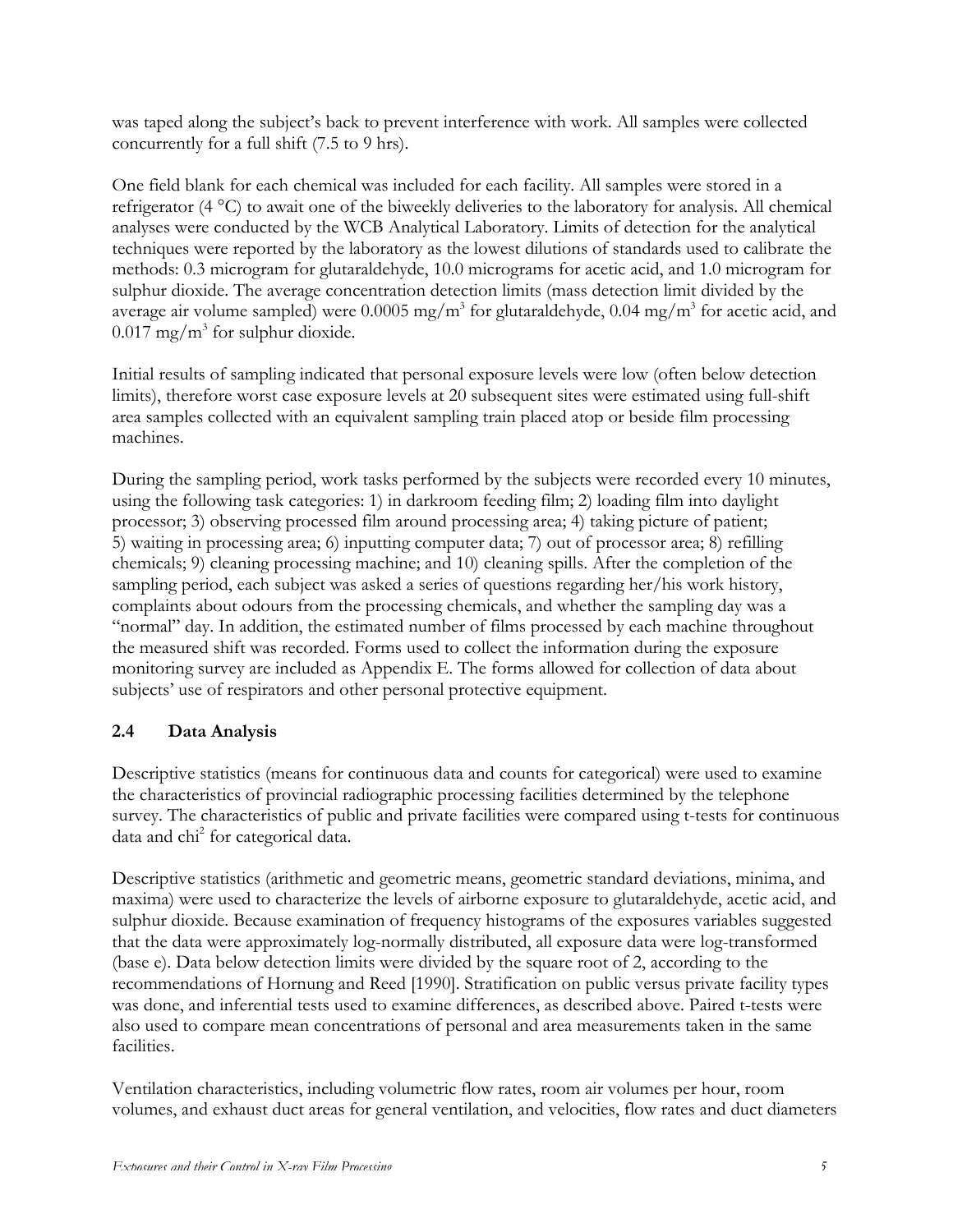for local exhaust ventilation, were summarized. The levels of personal exposures associated with three levels of general ventilation (none,  $\leq 10$  room air volumes per hour, and  $\geq 10$  room air volumes per hour) and three levels of local exhaust ventilation (none,  $\leq$  20 cfm, and  $\geq$  20 cfm) were compared using one-way analysis of variance (ANOVA).

Descriptive statistics were used to summarize characteristics of the sites, film processing machines, and radiographers included in the air monitoring study. Characteristics of sites included the number of radiographers, number of machines, number of rooms in which processors were housed, and the number of films processed per week. Characteristics of machines included make, location, brand of developer used, brand of fixer used, presence of a silver recovery unit, method of chemical mixing, and temperature and humidity in the room where the machine was housed. Characteristics of the radiographers included the radiography experience, shift length, reported availability and use of personal protective equipment (PPE), and tasks performed.

To test whether any additional factors beyond ventilation and facility type were associated with personal exposures, a multiple regression analysis was conducted. Prior to developing the model, variables for offering to the models were selected in several steps. First, we considered whether there was reasonable support for the hypothesis that there could be a relationship between the factor and the exposure. Second, correlations between independent variables were examined, and where Pearson  $r \geq 0.7$ , only one variable was chosen for inclusion in the analysis, the variable considered likely to be most directly related to exposure. Third, we examined whether the variables were associated with exposure in univariate analyses ( $p < 0.25$ ) and, if so, whether the direction of association could be logically interpreted. Initially an ordinary least squares backwards regression was conducted; all variables with  $p \leq 0.10$  were retained. To control for correlation within facility beyond that explained by the factors in the model, we entered these variables into ProcMixed in SAS, designating facility as a random variable.

Because more than 40% of the personal exposures to each analyte were less than the limits of detection of the sampling and analytical methods, we also used logistic regression models to examine factors associated with exposures above and below the detection limits. These models were compared to the linear regression models to determine which factors entering the models were the most stable predictors of exposure.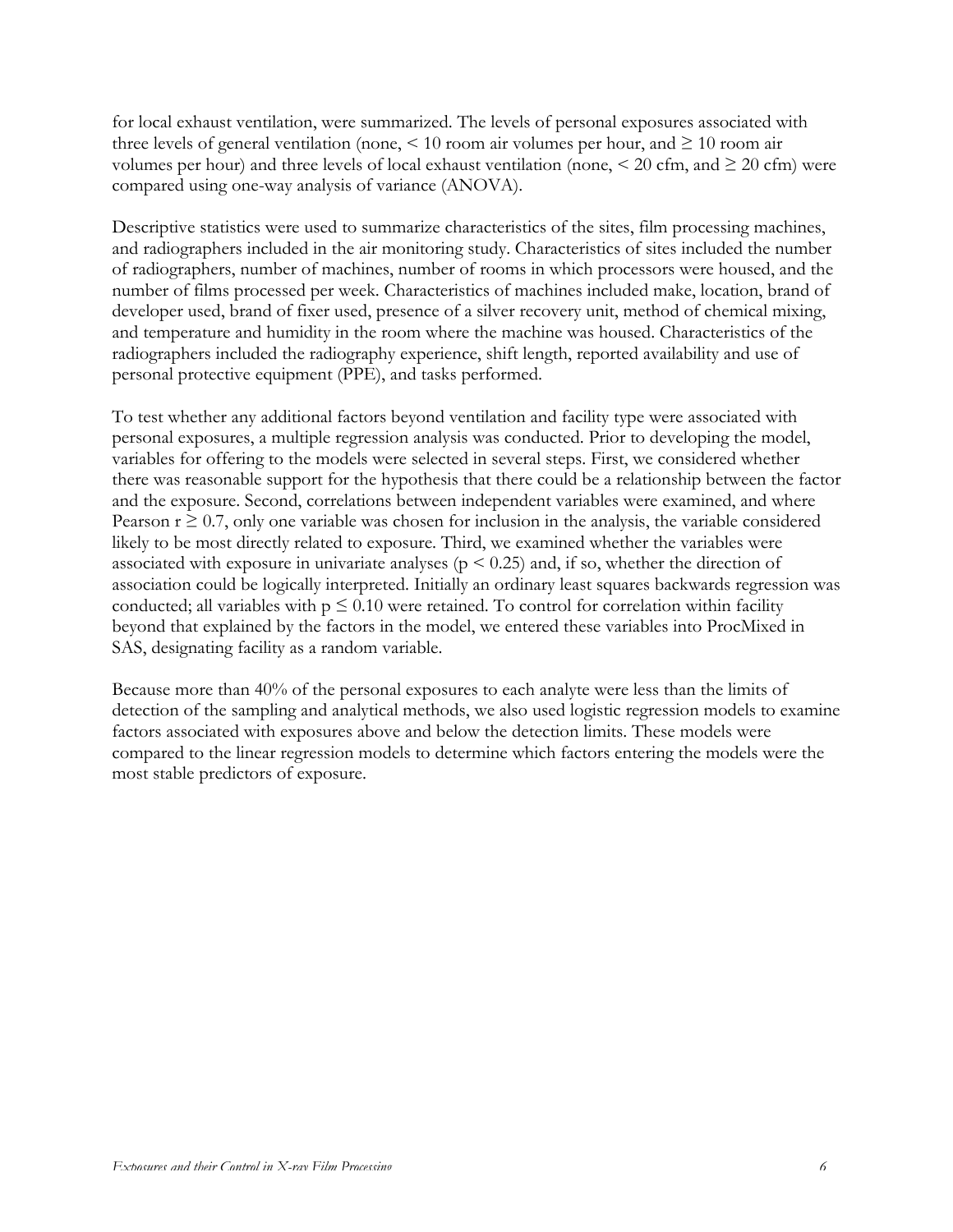## **3.0 Results**

#### **3.1 Telephone Interview**

Of the 181 radiographic film processing facilities identified in British Columbia in the summer of 1998, 106 were selected for a telephone interview. The supervisor or another senior employee of 102 of the facilities (96%) agreed to participate in the survey.

The reported characteristics of radiographic film processing facilities in British Columbia are outlined in Table 3, stratified by whether the facilities were in publicly owned hospitals or health centres (63.7%), or in privately owned businesses (36.3%). Hospital and private facilities differed considerably in size. On average, private clinics had fewer employees, and fewer film processing machines on site.

|                                   |                | All         | Hospital    | Private      |
|-----------------------------------|----------------|-------------|-------------|--------------|
|                                   |                | Facilities  | Facilities  | Facilities   |
|                                   |                | $N = 102$   | $N=65$      | $N=37$       |
| # of employees who work           | Mean           | 9.8         | 12.7        | 4.5          |
| with the film processing machines | <b>SD</b>      | 13.4        | 15.9        | 3.7          |
|                                   | Min - Max      | $1 - 60$    | $1 - 60$    | $1 - 20$     |
|                                   |                |             |             | * $p=0.002$  |
| # of employees who work           | Mean           | 11.9        | 15.6        | 5.2          |
| in the processing area            | <b>SD</b>      | 20.0        | 24.1        | 4.1          |
|                                   | Min - Max      | $1 - 150$   | $1 - 150$   | $1 - 20$     |
|                                   |                |             |             | $p=0.011$    |
| # of film processing machines     | Mean           | 2.3         | 2.7         | 1.5          |
| on site                           | <b>SD</b>      | 2.1         | 2.5         | 0.73         |
|                                   | Min - Max      | $1 - 13$    | $1 - 13$    | $1 - 4$      |
|                                   |                |             |             | $p=0.005$    |
| $#$ of rooms in which film        | Mean           | 1.9         | 2.2         | 1.4          |
| processing machines are located   | <b>SD</b>      | 1.7         | 2.0         | 0.68         |
|                                   | Min - Max      | $1 - 10$    | $1 - 10$    | $1 - 4$      |
|                                   |                |             |             | $p=0.014$    |
| # of films processed per week     | Mean           | 1243        | 1361        | 1036         |
|                                   | SD <sub></sub> | 1301        | 1554        | 621          |
|                                   | Min - Max      | $15 - 7450$ | $15 - 7450$ | $100 - 2400$ |
|                                   |                |             |             | $p=0.23$     |
| Ventilation upgraded in the       | Yes            | 17          | 12          | 5            |
| last 2 years                      | N <sub>o</sub> | 85          | 53          | 32           |
|                                   |                |             |             | $p=0.52$     |

**Table 3**: Characteristics of hospital-based and private radiographic film processing facilities in British Columbia

 $SD = standard deviation$ 

Min - Max = Minimum to Maximum

\*p-values for tests for differences between hospital and private facilities, t-test or chi2

If the data are representative of all 181 facilities in the province, it suggests that in British Columbia in the fall of 1998, there were about 1,770 radiographers who worked directly with film processing machines, and about 375 other employees who worked in the vicinity of the machines. It also suggests that there were over 400 x-ray film processing machines in the province, and they developed a total of about 225,000 films per week.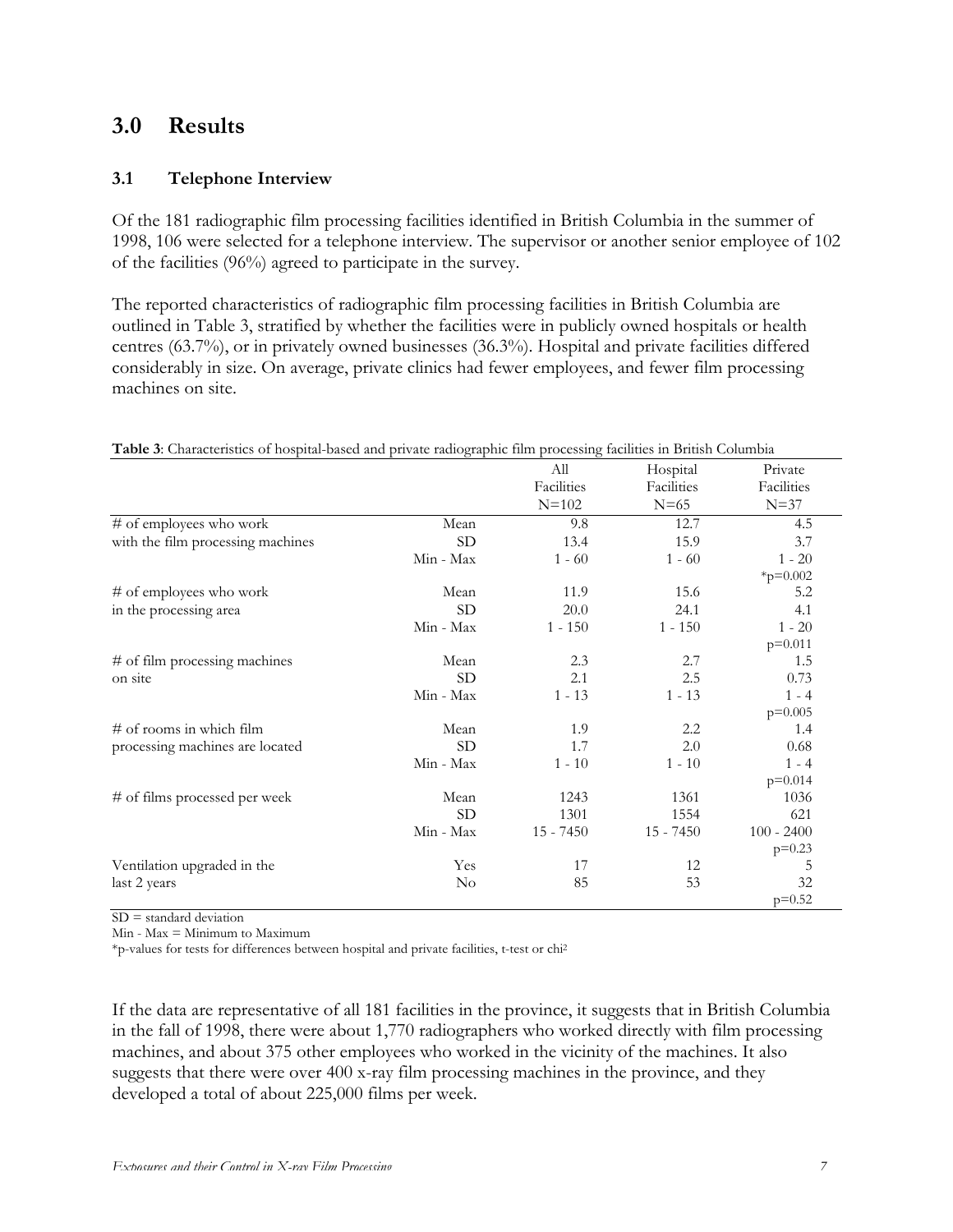Table 4 outlines the reported characteristics of the 230 processing machines present in the surveyed facilities in the fall of 1998, again stratified by whether they were located in publicly owned hospitals or health centres (76%), or in privately owned businesses (24%). Most machines (57.5%) were located in dark or semi-dark rooms where access must be restricted, but a large proportion (42.6%) were "daylight" machines which can be located anywhere. Hospitals used daylight processors much more often than private facilities. The majority of machines were made by Kodak (60.4%), though a few other manufacturers had significant proportions of the market: Fuji (16.1%), Dupont (11.7%), and Agfa (8.6%). Kodak developers and fixers were also the dominant brand, but three companies each held more than 10% of the market share for developer and fixer chemistry, including two which do not manufacture processing machines: Picker; White Mountain; and Dupont. Each of manufacturers offered the chemistry in several different formulations (see Appendix C). The number of films processed weekly varied by almost 3 orders of magnitude between the processing machines. Almost all the machines (91.7%) had automatic chemical mixing. Similar numbers had silver recovery units attached (92.6%). Most machines (95.2%) were reported to be placed in rooms with general room ventilation, and 83.9% had local exhaust from the machine itself. Private facilities were somewhat less likely to have general and local exhaust ventilation of their machines. In 17 of the 102 facilities (Table 3), supervisors reported that there had been upgrades to the ventilation of the film processing machines in the previous 2 years.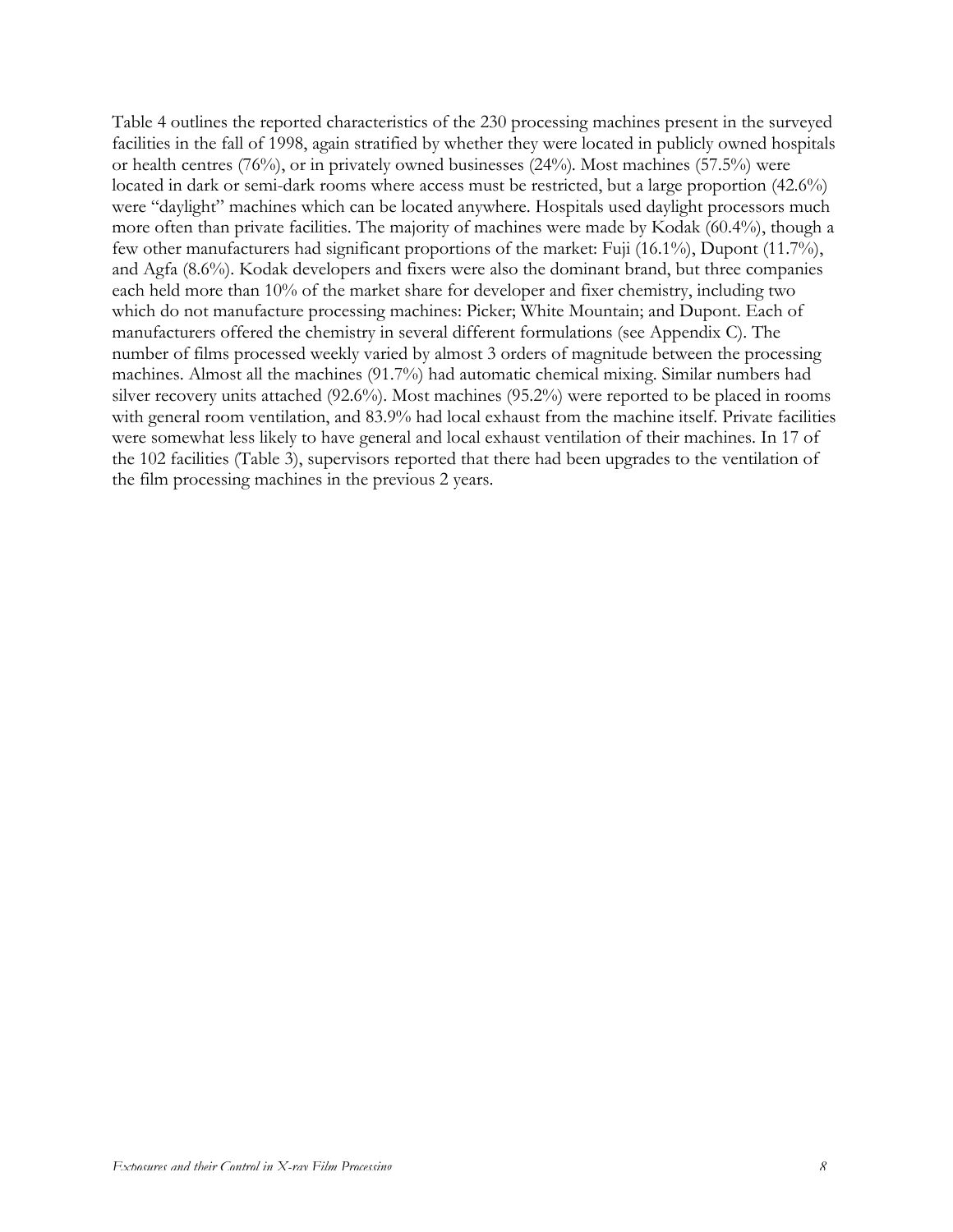| Facilities<br>Facilities<br>Facilities<br>$N = 230$<br>$N = 175$<br>$N = 55$<br>Location of x-ray film-<br>Darkroom<br>130<br>84<br>46<br>processing machines<br>Daylight<br>98<br>91<br>7<br>$\overline{c}$<br>$\overline{c}$<br>Semi-dark (yellow)<br>$\theta$<br>* $p$ < 0.001<br>Kodak<br>Make of x-ray film-processing<br>139<br>107<br>32<br>37<br>20<br>17<br>machines<br>Fuji<br>$\sqrt{2}$<br>27<br>25<br>Dupont<br>16<br>$\overline{\mathcal{A}}$<br>Agfa<br>20<br>5<br>Konica<br>5<br>$\theta$<br>Odelt<br>$\mathbf{1}$<br>$\mathbf{1}$<br>$\theta$<br>AFP<br>$\mathbf{1}$<br>$\mathbf{1}$<br>$\theta$<br>$p=0.003$<br>Number of films processed<br>Mean<br>510<br>503<br>697<br>SD<br>499<br>550<br>518<br>per machine per week<br>Min - Max<br>$5 - 3200$<br>$35 - 2000$<br>$5 - 3200$<br>$p=0.014$<br>Kodak<br>Brand of developer used<br>100<br>78<br>22 |
|-------------------------------------------------------------------------------------------------------------------------------------------------------------------------------------------------------------------------------------------------------------------------------------------------------------------------------------------------------------------------------------------------------------------------------------------------------------------------------------------------------------------------------------------------------------------------------------------------------------------------------------------------------------------------------------------------------------------------------------------------------------------------------------------------------------------------------------------------------------------------|
|                                                                                                                                                                                                                                                                                                                                                                                                                                                                                                                                                                                                                                                                                                                                                                                                                                                                         |
|                                                                                                                                                                                                                                                                                                                                                                                                                                                                                                                                                                                                                                                                                                                                                                                                                                                                         |
|                                                                                                                                                                                                                                                                                                                                                                                                                                                                                                                                                                                                                                                                                                                                                                                                                                                                         |
|                                                                                                                                                                                                                                                                                                                                                                                                                                                                                                                                                                                                                                                                                                                                                                                                                                                                         |
|                                                                                                                                                                                                                                                                                                                                                                                                                                                                                                                                                                                                                                                                                                                                                                                                                                                                         |
|                                                                                                                                                                                                                                                                                                                                                                                                                                                                                                                                                                                                                                                                                                                                                                                                                                                                         |
|                                                                                                                                                                                                                                                                                                                                                                                                                                                                                                                                                                                                                                                                                                                                                                                                                                                                         |
|                                                                                                                                                                                                                                                                                                                                                                                                                                                                                                                                                                                                                                                                                                                                                                                                                                                                         |
|                                                                                                                                                                                                                                                                                                                                                                                                                                                                                                                                                                                                                                                                                                                                                                                                                                                                         |
|                                                                                                                                                                                                                                                                                                                                                                                                                                                                                                                                                                                                                                                                                                                                                                                                                                                                         |
|                                                                                                                                                                                                                                                                                                                                                                                                                                                                                                                                                                                                                                                                                                                                                                                                                                                                         |
|                                                                                                                                                                                                                                                                                                                                                                                                                                                                                                                                                                                                                                                                                                                                                                                                                                                                         |
|                                                                                                                                                                                                                                                                                                                                                                                                                                                                                                                                                                                                                                                                                                                                                                                                                                                                         |
|                                                                                                                                                                                                                                                                                                                                                                                                                                                                                                                                                                                                                                                                                                                                                                                                                                                                         |
|                                                                                                                                                                                                                                                                                                                                                                                                                                                                                                                                                                                                                                                                                                                                                                                                                                                                         |
|                                                                                                                                                                                                                                                                                                                                                                                                                                                                                                                                                                                                                                                                                                                                                                                                                                                                         |
|                                                                                                                                                                                                                                                                                                                                                                                                                                                                                                                                                                                                                                                                                                                                                                                                                                                                         |
|                                                                                                                                                                                                                                                                                                                                                                                                                                                                                                                                                                                                                                                                                                                                                                                                                                                                         |
|                                                                                                                                                                                                                                                                                                                                                                                                                                                                                                                                                                                                                                                                                                                                                                                                                                                                         |
| Picker<br>35<br>25<br>10                                                                                                                                                                                                                                                                                                                                                                                                                                                                                                                                                                                                                                                                                                                                                                                                                                                |
| White Mountain<br>33<br>17<br>16                                                                                                                                                                                                                                                                                                                                                                                                                                                                                                                                                                                                                                                                                                                                                                                                                                        |
| 32<br>31<br>Dupont<br>$\mathbf{1}$                                                                                                                                                                                                                                                                                                                                                                                                                                                                                                                                                                                                                                                                                                                                                                                                                                      |
| $\mathfrak{Z}$<br>Agfa<br>16<br>13                                                                                                                                                                                                                                                                                                                                                                                                                                                                                                                                                                                                                                                                                                                                                                                                                                      |
| 3<br>$\,8\,$<br>11<br>Autex                                                                                                                                                                                                                                                                                                                                                                                                                                                                                                                                                                                                                                                                                                                                                                                                                                             |
| $\overline{c}$<br>$\overline{c}$<br>$\overline{0}$<br>Fuji                                                                                                                                                                                                                                                                                                                                                                                                                                                                                                                                                                                                                                                                                                                                                                                                              |
| Varix<br>$\theta$<br>$\mathbf{1}$<br>$\mathbf{1}$                                                                                                                                                                                                                                                                                                                                                                                                                                                                                                                                                                                                                                                                                                                                                                                                                       |
| $p=0.002$                                                                                                                                                                                                                                                                                                                                                                                                                                                                                                                                                                                                                                                                                                                                                                                                                                                               |
| Brand of fixer used<br>Kodak<br>90<br>68<br>22                                                                                                                                                                                                                                                                                                                                                                                                                                                                                                                                                                                                                                                                                                                                                                                                                          |
| Picker<br>39<br>10<br>49                                                                                                                                                                                                                                                                                                                                                                                                                                                                                                                                                                                                                                                                                                                                                                                                                                                |
| White Mountain<br>32<br>16<br>16                                                                                                                                                                                                                                                                                                                                                                                                                                                                                                                                                                                                                                                                                                                                                                                                                                        |
| 22<br>23<br>$\mathbf{1}$<br>Dupont                                                                                                                                                                                                                                                                                                                                                                                                                                                                                                                                                                                                                                                                                                                                                                                                                                      |
| $\mathfrak{Z}$<br>Agfa<br>17<br>14                                                                                                                                                                                                                                                                                                                                                                                                                                                                                                                                                                                                                                                                                                                                                                                                                                      |
| 13<br>3<br>Autex<br>16                                                                                                                                                                                                                                                                                                                                                                                                                                                                                                                                                                                                                                                                                                                                                                                                                                                  |
| $\theta$<br>2<br>2<br>Fuji                                                                                                                                                                                                                                                                                                                                                                                                                                                                                                                                                                                                                                                                                                                                                                                                                                              |
| $\mathbf{1}$<br>$\mathbf{1}$<br>$\overline{0}$<br>Varix                                                                                                                                                                                                                                                                                                                                                                                                                                                                                                                                                                                                                                                                                                                                                                                                                 |
| $p=0.009$                                                                                                                                                                                                                                                                                                                                                                                                                                                                                                                                                                                                                                                                                                                                                                                                                                                               |
| Method of mixing machine<br>156<br>Automatic<br>211<br>55                                                                                                                                                                                                                                                                                                                                                                                                                                                                                                                                                                                                                                                                                                                                                                                                               |
| 19<br>19<br>chemicals<br>Manual<br>$\theta$                                                                                                                                                                                                                                                                                                                                                                                                                                                                                                                                                                                                                                                                                                                                                                                                                             |
| $p=0.011$<br>General ventilation in processor<br>Yes<br>219                                                                                                                                                                                                                                                                                                                                                                                                                                                                                                                                                                                                                                                                                                                                                                                                             |
| $171\,$<br>48<br>$\overline{7}$<br>No<br>11                                                                                                                                                                                                                                                                                                                                                                                                                                                                                                                                                                                                                                                                                                                                                                                                                             |
| 4<br>room<br>$p=0.002$                                                                                                                                                                                                                                                                                                                                                                                                                                                                                                                                                                                                                                                                                                                                                                                                                                                  |
| Machine has local exhaust<br>Yes<br>193<br>150<br>43                                                                                                                                                                                                                                                                                                                                                                                                                                                                                                                                                                                                                                                                                                                                                                                                                    |
| $25\,$<br>ventilation<br>$\rm No$<br>$37\,$<br>12                                                                                                                                                                                                                                                                                                                                                                                                                                                                                                                                                                                                                                                                                                                                                                                                                       |
| $p=0.19$                                                                                                                                                                                                                                                                                                                                                                                                                                                                                                                                                                                                                                                                                                                                                                                                                                                                |
| Machine has silver recovery unit<br>Yes<br>160<br>213<br>53                                                                                                                                                                                                                                                                                                                                                                                                                                                                                                                                                                                                                                                                                                                                                                                                             |
| $\sqrt{2}$<br>$\rm No$<br>$17\,$<br>15                                                                                                                                                                                                                                                                                                                                                                                                                                                                                                                                                                                                                                                                                                                                                                                                                                  |
| $p=0.22$                                                                                                                                                                                                                                                                                                                                                                                                                                                                                                                                                                                                                                                                                                                                                                                                                                                                |

**Table 4**: Characteristics of x-ray film-processing machines in hospital-based and private facilities in British Columbia

\*p-values for tests for differences between hospital and private facilities, t-test or chi2

SD = standard deviation

Min - Max = Minimum to Maximum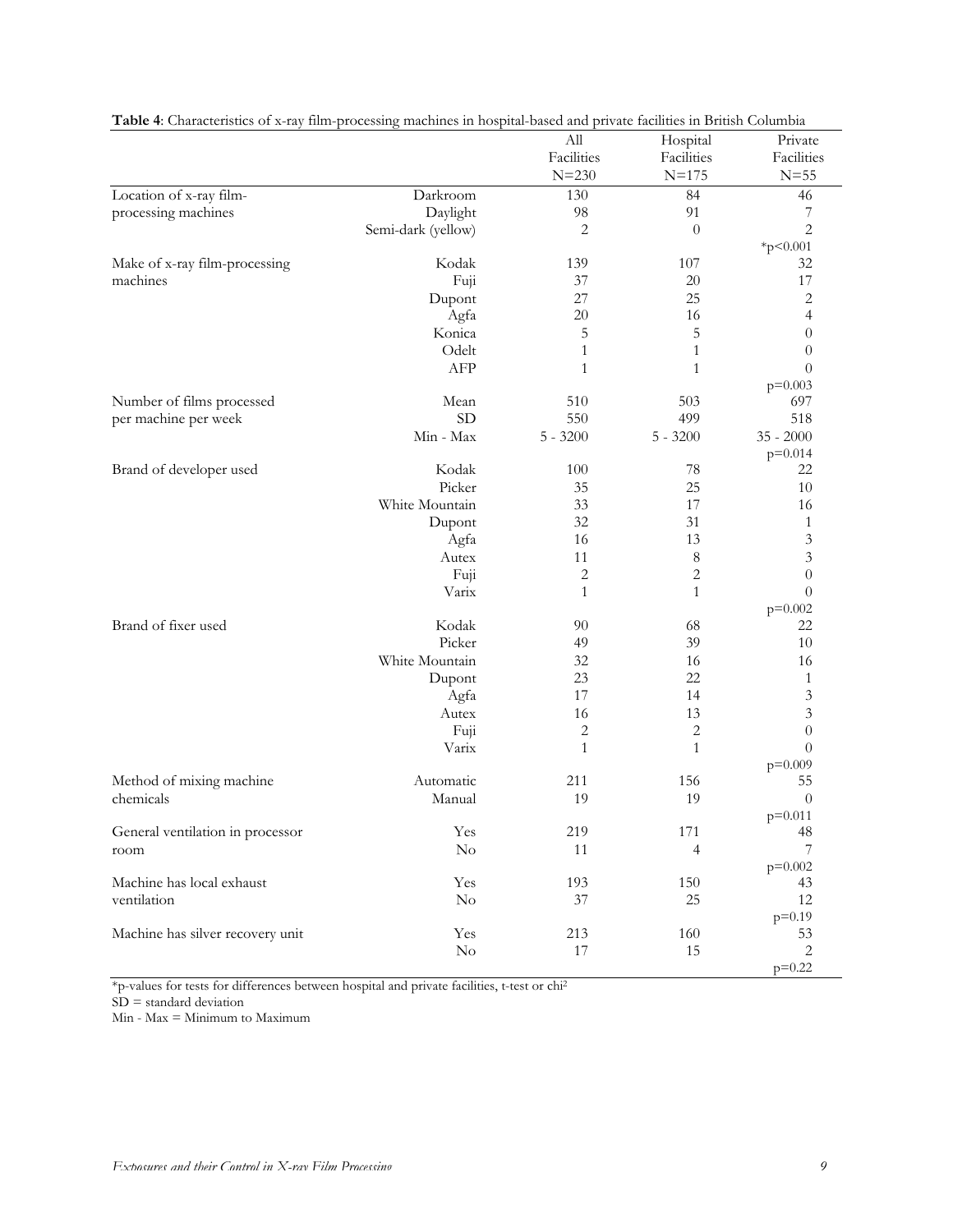### **3.2 Exposure Monitoring**

Among the 102 facilities participating in the telephone survey, there were a total of 41 facilities in Prince George and the greater Vancouver area that were eligible to participate in the exposure monitoring part of the study. 36 (88%) agreed to participate, and 19 public and 16 private facilities were selected for the study; three of them were in Prince George.

In the exposure monitoring study, a total of 177 radiographers were present during the sampling shifts. Of these, 117 volunteered to participate in the exposure monitoring (66%). A smaller proportion of radiographers volunteered at hospital-based than private facilities (82/135=61% and  $35/42=83\%$ , respectively; chi<sup>2</sup>=7.297, p=0.007). There were two reasons for the lower participation rate in hospitals: their radiographers knew that there were many employees to choose from, therefore felt less obligation to participate; and some radiographers who worked part-time or on a casual basis in several hospitals declined to participate at a second site. Because we could sample a maximum of 5 radiographers at each site, exposure measurements were made on 97 of the 117 radiographers who volunteered.

## *3.2.1 Personal Exposures*

Table 5 indicates that radiographers' personal exposures to glutaraldehyde, acetic acid, and sulphur dioxide were low. The majority of glutaraldehyde samples were below detection limits, as were a large proportion of both the acetic acid and sulphur dioxide samples. None of the samples exceeded the Worker's Compensation Board of British Columbia 8-hour exposure limits of 24.5 mg/m<sup>3</sup> for acetic acid or 5.2 mg/m<sup>3</sup> for sulphur dioxide. The WCB has a ceiling limit for glutaraldehyde of 0.25 mg/m<sup>3</sup>. We measured exposures throughout a full shift, so the measures are not strictly comparable. However, since the maximum full-shift glutaraldehyde exposure measured was less than  $1/100<sup>th</sup>$  of the ceiling limit, it is extremely unlikely that the ceiling limit was exceeded, even for short periods within a shift [Rappaport and Selvin, 1988].

Personal exposures in the hospital settings were significantly lower than those in the private facilities (t-tests, comparison of geometric means:  $p_{\text{glutaraldehyde}} = 0.001$ ;  $p_{\text{acetic acid}} < 0.001$ ;  $p_{\text{subhur dioxide}} < 0.001$ ).

## *3.2.2 Area Concentrations*

Because of the low concentrations found in the initial batch of personal samples analyzed at the WCB Laboratory, area samples were taken at 20 facilities subsequently studied to determine whether air concentrations were higher in close proximity to the film processing machines. Table 6 indicates that a greater proportion of the area samples had detectable air concentrations, and arithmetic mean concentrations of acetic acid and sulphur dioxide were 1.6 and 3.1 times higher than those of personal samples respectively. Personal and area glutaraldehyde levels did not differ. In paired t-tests of the mean personal and area exposure levels in the 20 facilities where area samples were taken, only sulphur dioxide levels were significantly higher in area than personal samples (comparison of geometric means,  $p_{glutaraldehyde} = 0.29$ ,  $p_{acetic acid} = 0.12$ ,  $p_{subbur dioxide} = 0.001$ ). Area concentrations were also low compared to existing occupational exposure standards.

Differences in area concentrations between hospital and private facilities were not statistically significant (t-tests, comparison of geometric means:  $p_{glutaraldehyde} = 0.78$ ,  $p_{acetic acid} = 0.47$ ,  $p_{subbur dioxide} =$ 0.67).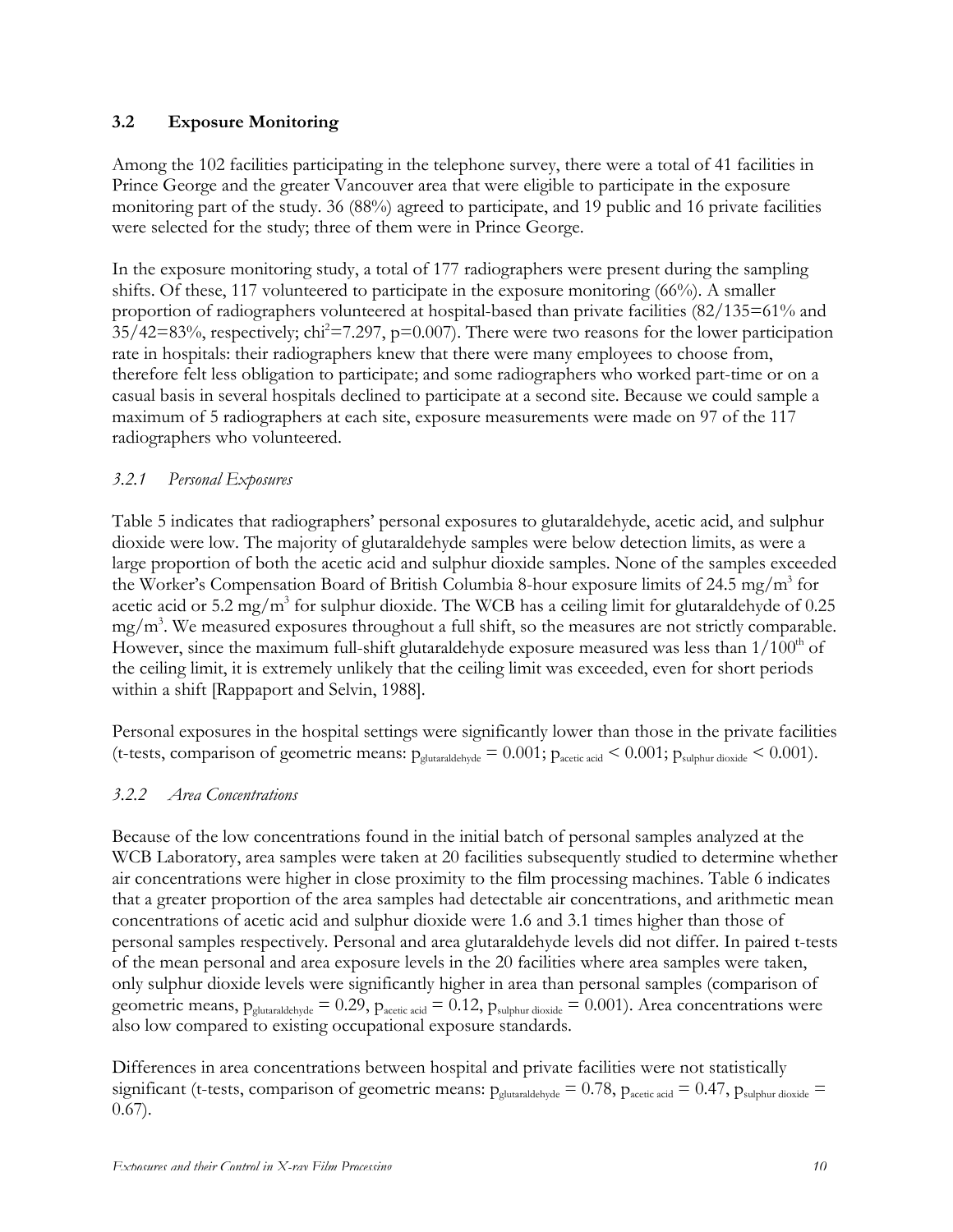|                                      | Glutaraldehyde | Acetic Acid | Sulphur Dioxide |  |
|--------------------------------------|----------------|-------------|-----------------|--|
| All facilities (N=97 air samples)    |                |             |                 |  |
| $\% <$ LOD                           | 53.6           | 42.3        | 40.2            |  |
| Minimum $>$ LOD (mg/m <sup>3</sup> ) | 0.0006         | 0.031       | 0.020           |  |
| Maximum $(mg/m^3)$                   | 0.0023         | 0.80        | 0.41            |  |
| Arithmetic mean (mg/m <sup>3</sup> ) | 0.0009         | 0.088       | 0.078           |  |
| Geometric mean $(mg/m3)$             | 0.0008         | 0.060       | 0.040           |  |
| Geometric standard deviation         | 1.62           | 1.85        | 2.66            |  |
| Hospitals $(N=62)$                   |                |             |                 |  |
| $\% <$ LOD                           | 64.5           | 56.5        | 59.7            |  |
| Minimum $>$ LOD (mg/m <sup>3</sup> ) | 0.0006         | 0.031       | 0.024           |  |
| Maximum $(mg/m3)$                    | 0.0020         | 0.12        | 0.32            |  |
| Arithmetic mean (mg/m <sup>3</sup> ) | 0.0007         | 0.053       | 0.041           |  |
| Geometric mean $(mg/m3)$             | 0.0007         | 0.048       | 0.027           |  |
| Geometric standard deviation         | 1.50           | 1.51        | 2.24            |  |
| Private Facilities (N=35)            |                |             |                 |  |
| $\% <$ LOD                           | 34.3           | 17.1        | 5.7             |  |
| Minimum $>$ LOD (mg/m <sup>3</sup> ) | 0.0008         | 0.042       | 0.020           |  |
| Maximum $(mg/m^3)$                   | 0.0023         | 0.80        | 0.41            |  |
| Arithmetic mean $(mg/m3)$            | 0.0011         | 0.12        | 0.11            |  |
| Geometric mean $(mg/m3)$             | 0.0009         | 0.089       | 0.080           |  |
| Geometric standard deviation         | 1.71           | 2.05        | 2.40            |  |

**Table 5**: Concentrations of glutaraldehyde, acetic acid, and sulphur dioxide in the breathing zones of radiographers during a full work shift, in 19 hospital and 16 private facilities

 $LOD =$  limit of detection

**Table 6**: Concentrations of glutaraldehyde, acetic acid, and sulphur dioxide on or near film processing machines during a full work shift, in 11 hospital and 9 private facilities

|                                      |                | Acetic Acid |                 |  |
|--------------------------------------|----------------|-------------|-----------------|--|
|                                      | Glutaraldehyde |             | Sulphur Dioxide |  |
| All facilities (N=22 air samples)    |                |             |                 |  |
| $\% <$ LOD                           | 45.4           | 22.7        | 13.6            |  |
| Minimum $>$ LOD (mg/m <sup>3</sup> ) | 0.0007         | 0.051       | 0.058           |  |
| Maximum $(mg/m^3)$                   | 0.0020         | 0.700       | 1.03            |  |
| Arithmetic mean $(mg/m3)$            | 0.0009         | 0.14        | 0.24            |  |
| Geometric mean $(mg/m3)$             | 0.0008         | 0.102       | 0.159           |  |
| Geometric standard deviation         | 1.78           | 2.35        | 2.89            |  |
| Hospitals $(N=13)$                   |                |             |                 |  |
| $\% <$ LOD                           | 53.8           | 30.8        | 7.7             |  |
| Minimum $>$ LOD (mg/m <sup>3</sup> ) | 0.0009         | 0.051       | 0.058           |  |
| Maximum $(mg/m^3)$                   | 0.0020         | 0.70        | 0.62            |  |
| Arithmetic mean (mg/m <sup>3</sup> ) | 0.0009         | 0.14        | 0.21            |  |
| Geometric mean $(mg/m3)$             | 0.0008         | 0.090       | 0.15            |  |
| Geometric standard deviation         | 1.74           | 2.55        | 2.68            |  |
| Private Facilities (N=9)             |                |             |                 |  |
| $\% <$ LOD                           | 33.3           | 11.1        | 22.2            |  |
| Minimum $>$ LOD (mg/m <sup>3</sup> ) | 0.0007         | 0.054       | 0.10            |  |
| Maximum $(mg/m3)$                    | 0.0020         | 0.31        | 1.03            |  |
| Arithmetic mean $(mg/m3)$            | 0.0010         | 0.15        | 0.29            |  |
| Geometric mean $(mg/m3)$             | 0.0008         | 0.12        | 0.18            |  |
| Geometric standard deviation         | 1.90           | 2.11        | 3.38            |  |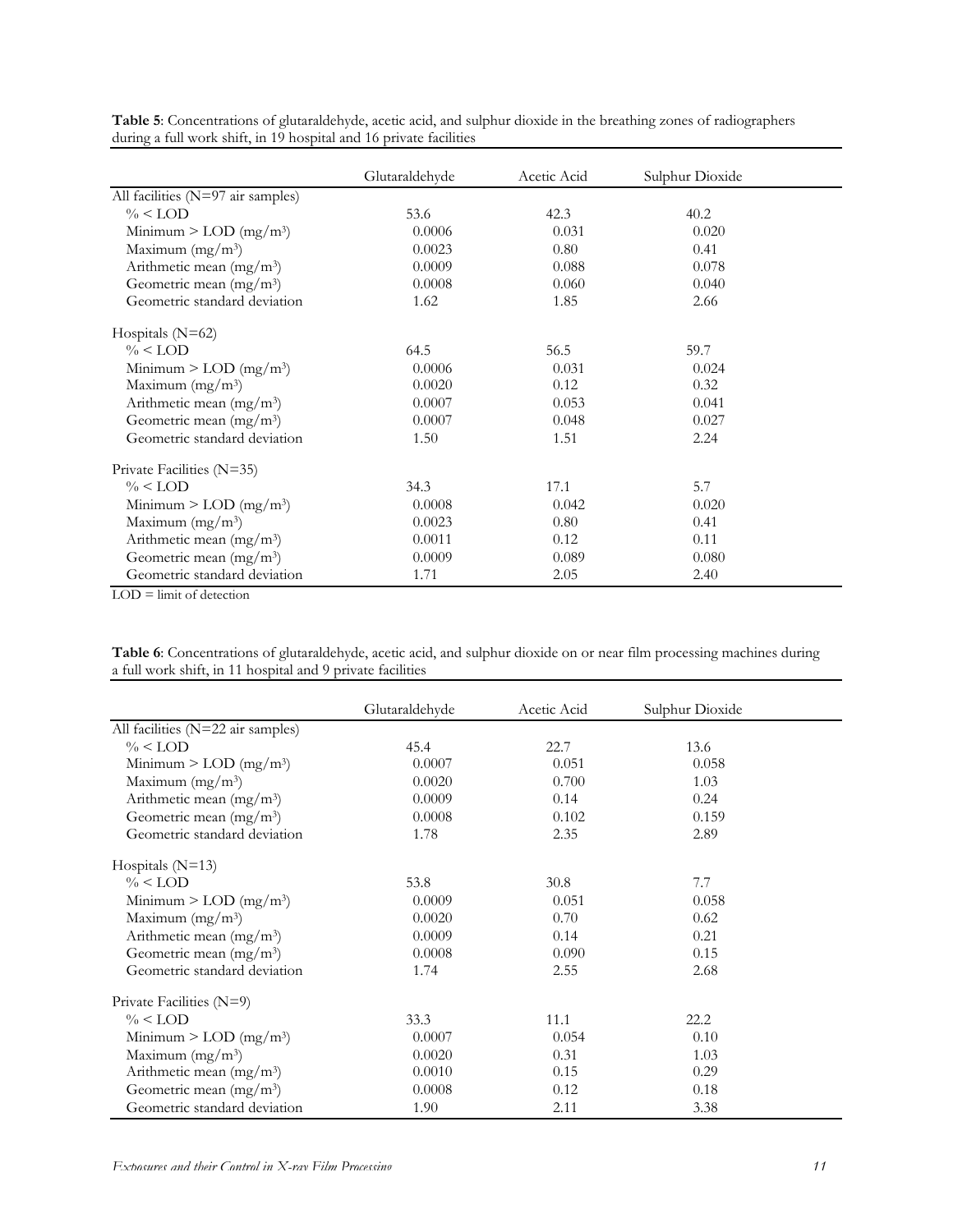#### *3.2.3 Ventilation*

In the facilities studied, there were 102 film processing machines, most housed in separate rooms. The majority of these rooms had general ventilation (77%; Table 7). Most of the machines themselves had local exhaust ventilation of the processor cabinet (85%; Table 8). Only 6 machines (6%) had neither type of ventilation.

The quality of the ventilation was variable, with about 37% of rooms having exhaust flows equivalent to 10 or more room air volumes per hour, and about 32% of machines having local exhaust flow rates of at least 20 cubic feet per minute (cfm). None of the machines had both high local exhaust flow rates and high general ventilation rates. It is interesting to note that 7 processing machines (located in 3 hospitals and 2 private facilities) with exhaust ducts had no fan attached to exhaust the air. These were counted as not having local exhaust ventilation.

Ventilation of the film processing machines was more frequently present and of better quality in the hospital facilities than in the private clinics (chi<sup>2</sup>, contingency table, numbers of machines with various ventilation rates, all facilities, Tables 7 and 8;  $p_{general$  ventilation = 0.059,  $p_{local}$  exhaust ventilation = 0.015).

|                                                     | All<br>Facilities |          | Hospitals<br>Facilities |          | Private    |       |
|-----------------------------------------------------|-------------------|----------|-------------------------|----------|------------|-------|
|                                                     |                   |          |                         |          | Facilities |       |
| No. of rooms                                        | 86                |          | 63                      |          | 23         |       |
| No. with no general room ventilation $(\%)$         | 20                | (23%)    | 12                      | $(19\%)$ | 8          | (35%) |
| No. with flow < 10 room air volumes/hr $(\%)$       | 34                | $(40\%)$ | 23                      | (37%)    | 11         | (48%) |
| No. with flow $\geq 10$ room air volumes/hr (%)     | 32                | (37%)    | 28                      | $(44\%)$ | 4          | (17%) |
| Mean room exhaust flow rate (SD) (cfm)              | 231               | (326)    | 289                     | (359)    | 71         | (110) |
| Mean room air volumes/hr (SD)                       | 10.4              | (12.3)   | 12.2                    | (13.5)   | 5.4        | (6.0) |
| Mean room volume $(SD)$ (ft <sup>3</sup> )          |                   | (1, 419) | 1,777                   | (1,525)  | 685        | (550) |
| Mean room exhaust duct area (SD) (ft <sup>2</sup> ) | 1.0               | (1.9)    | 0.89                    | (0.84)   | 1.3        | (3.3) |

| Table 7: Characteristics of the general ventilation in rooms housing film processing machines in the 19 hospital and 16 |  |  |  |  |
|-------------------------------------------------------------------------------------------------------------------------|--|--|--|--|
| private facilities where exposures were measured                                                                        |  |  |  |  |

SD = standard deviation

**Table 8**: Characteristics of the local exhaust ventilation of film processing machines in the 19 hospital and 16 private facilities where exposures were measured

|                                                     | All        | Hospitals   | Private    |  |
|-----------------------------------------------------|------------|-------------|------------|--|
|                                                     | Facilities | Facilities  | Facilities |  |
| No. of processing machines                          | 102        | 77          | 25         |  |
| No. with no local exhaust ventilation $\frac{1}{2}$ | $15(15\%)$ | $8(10\%)$   | 7(28%)     |  |
| No. with local exhaust ventilation but              |            |             |            |  |
| no flow measurements possible $(\%)$                | $21(21\%)$ | 13 $(17\%)$ | $8(32\%)$  |  |
| No. with volumetric flow rate $\leq 20$ cfm (%)     | $33(32\%)$ | $26(34\%)$  | 7(28%)     |  |
| No. with volumetric flow rate $\geq 20$ cfm (%)     | $33(32\%)$ | $30(39\%)$  | $3(12\%)$  |  |
| Mean volumetric flow rate (SD) (cfm)                | 21.9(26.2) | 22.3(20.8)  | 20.1(40.6) |  |
| Mean duct diameter (SD) (inches)                    | 2.9(1.2)   | 3.1(1.0)    | 2.3(1.3)   |  |
| $SD = standard deviation$                           |            |             |            |  |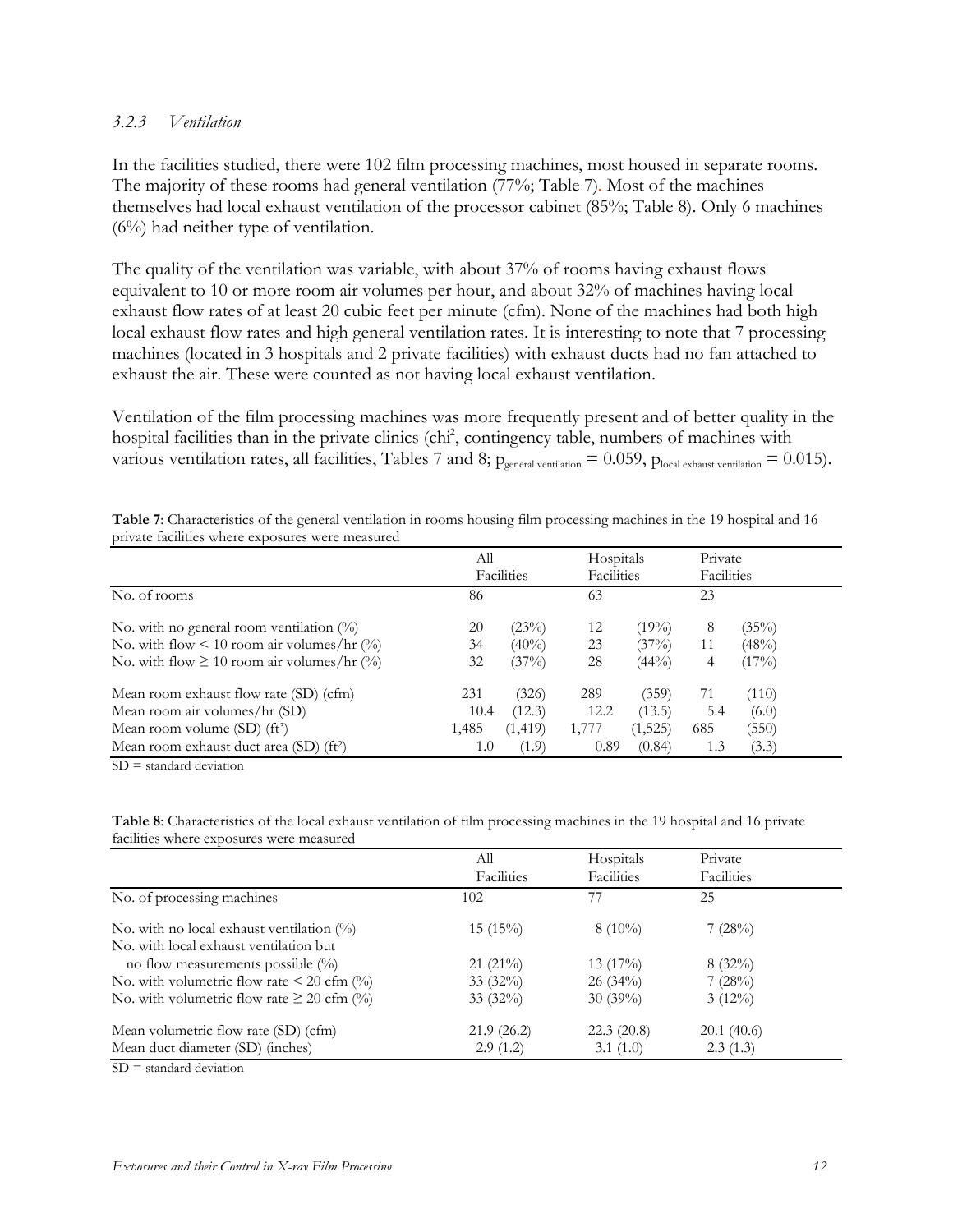#### *3.2.4 Relationship between Ventilation and Exposures*

The effect of ventilation on the personal exposures of radiographers was examined by considering the ventilation characteristics of the dominant machine with which they worked. There were problems measuring ventilation velocities in some rooms and local exhaust ducts, therefore only 93 of 97 personal exposure measurements could be used to examine the effects of general ventilation, and only 84 of the exposure measurements could be used to examine local exhaust effects.

No reductions in exposure were observed with general ventilation of the rooms where the film processing machines were located (Table 9).

Local exhaust ventilation of the main machine used was associated with reduced exposures among radiographers, with reductions of 20 to 46%, compared to no local exhaust (Table 9). The highest ventilation flow rates  $(≥ 20$  cfm) usually appeared to be associated with lower exposures than were lower exhaust rates.

| Table 9: Arithmetic and geometric mean personal exposures to glutaraldehyde, acetic acid, and sulphur dioxide          |
|------------------------------------------------------------------------------------------------------------------------|
| according to the ventilation characteristics of the main machine used by the radiographer being sampled in 35 hospital |
| and private facilities                                                                                                 |

|                                    |    | Glutaraldehyde | Acetic Acid | Sulphur Dioxide |  |
|------------------------------------|----|----------------|-------------|-----------------|--|
|                                    | N  | $(mg/m^3)$     | $(mg/m^3)$  | $(mg/m^3)$      |  |
| General Room Ventilation           |    |                |             |                 |  |
| Arithmetic means                   |    |                |             |                 |  |
| None                               | 18 | 0.0009         | 0.071       | 0.063           |  |
| Room air volumes/hour $\leq 10$    | 42 | 0.0009         | 0.086       | 0.081           |  |
| Room air volumes/hour $\geq 10$    | 37 | 0.0008         | 0.069       | 0.051           |  |
|                                    |    | $*_{p=0.57}$   | $p=0.64$    | $p=0.24$        |  |
| Geometric means                    |    |                |             |                 |  |
| None                               | 18 | 0.0008         | 0.035       | 0.059           |  |
| Room air volumes/hour $\leq 10$    | 42 | 0.0008         | 0.048       | 0.062           |  |
| Room air volumes/hour $\geq 10$    | 37 | 0.0007         | 0.035       | 0.059           |  |
|                                    |    | $p=0.60$       | $p=0.29$    | $p=0.94$        |  |
| Local Exhaust Ventilation          |    |                |             |                 |  |
| Arithmetic means                   |    |                |             |                 |  |
| None                               | 25 | 0.0010         | 0.10        | 0.094           |  |
| Volumetric flow rate $\leq 20$ cfm | 24 | 0.0007         | 0.079       | 0.051           |  |
| Volumetric flow rate $\geq 20$ cfm | 35 | 0.0008         | 0.053       | 0.066           |  |
|                                    |    | $p=0.043$      | $p=0.10$    | $p=0.17$        |  |
| Geometric means                    |    |                |             |                 |  |
| None                               | 25 | 0.0009         | 0.061       | 0.086           |  |
| Volumetric flow rate $\leq 20$ cfm | 24 | 0.0007         | 0.038       | 0.050           |  |
| Volumetric flow rate $\geq 20$ cfm | 35 | 0.0007         | 0.033       | 0.049           |  |
|                                    |    | $p=0.019$      | $p=0.058$   | $p=0.001$       |  |

\*p-values for tests for differences in concentration by ventilation rate, one-way ANOVA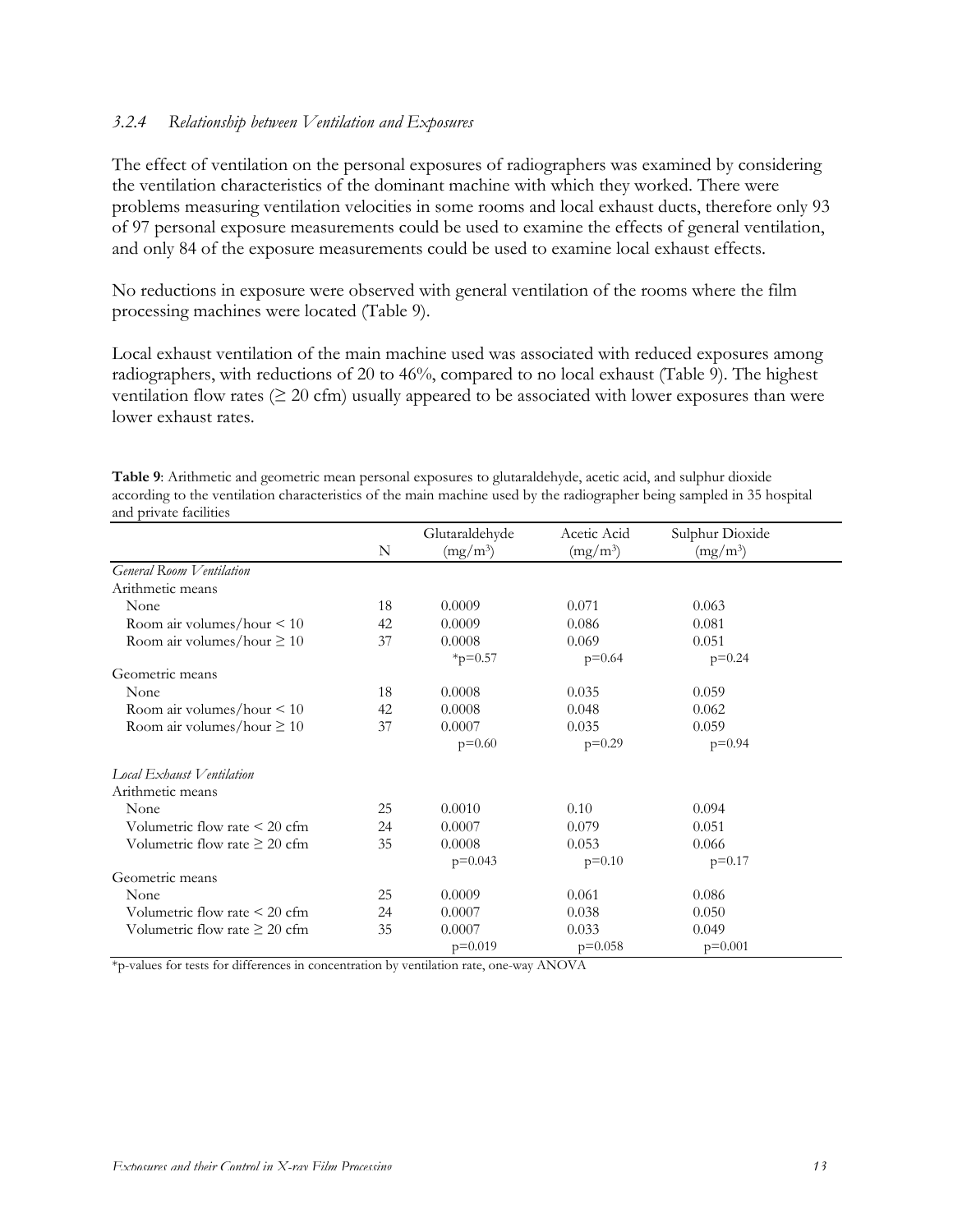Figures 1, 2, and 3 show the relationship between glutaraldehyde, acetic acid, and sulphur dioxide concentrations and local exhaust ventilation flow rates graphically.





**Figure 1**: Relationship between glutaraldehyde concentrations and local exhaust ventilation flow rates



**Figure 2**: Relationship between acetic acid concentrations and local exhaust ventilation flow rates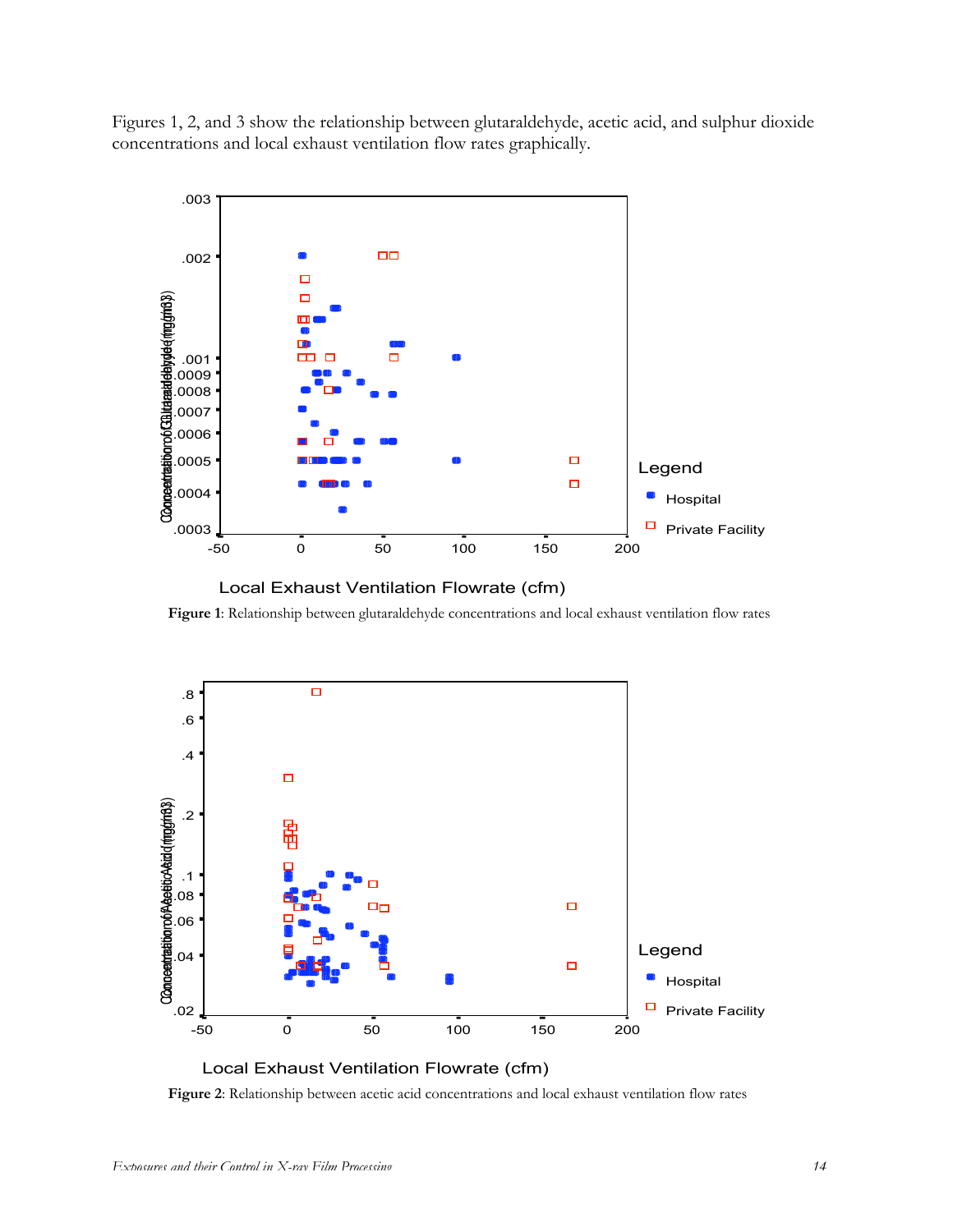

Local Exhaust Ventilation Flowrate (cfm) **Figure 3**: Relationship between sulphur dioxide concentrations and local exhaust ventilation flow rates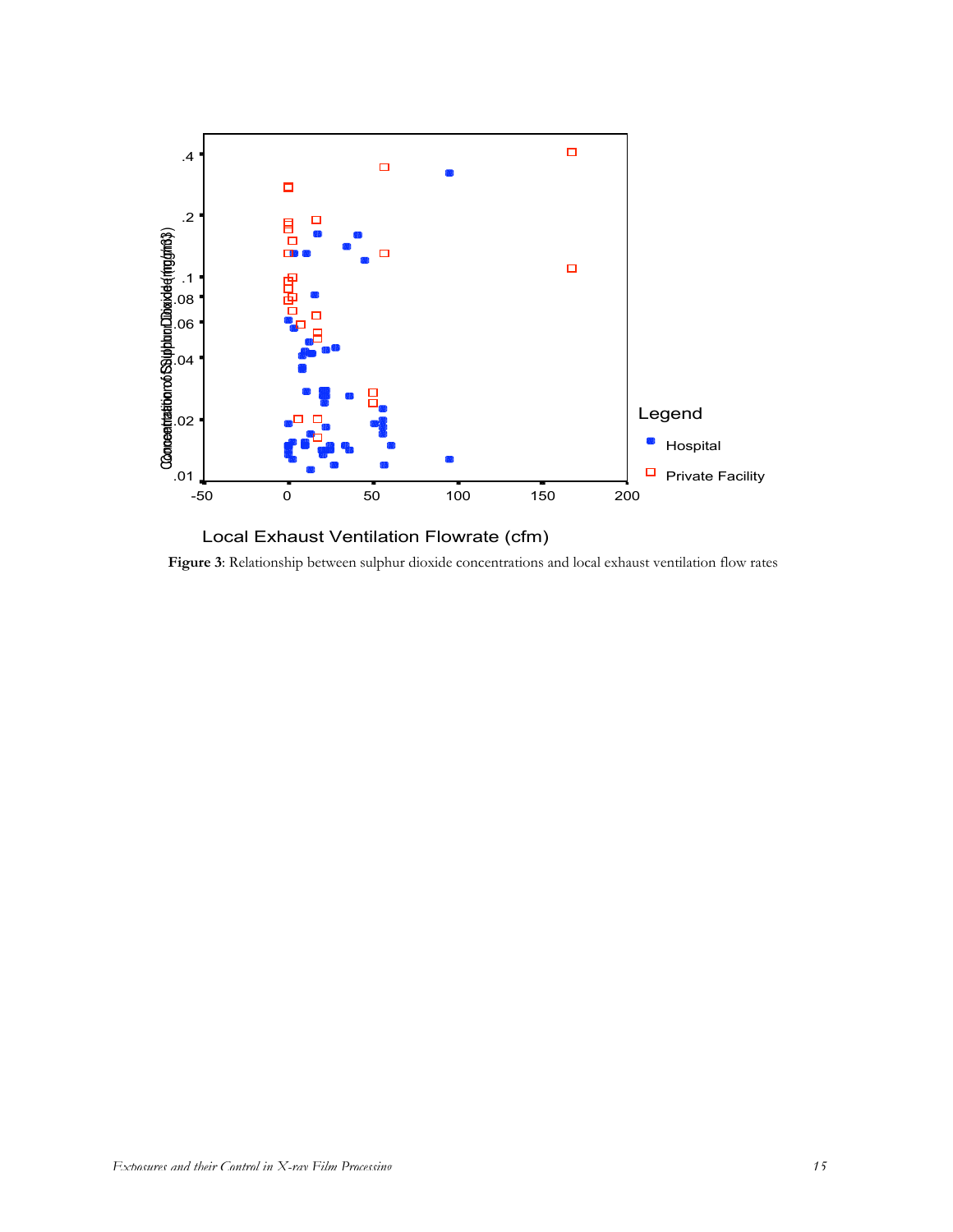#### *3.2.5 Other Characteristics of the Sites in the Exposure Monitoring Survey*

Characteristics of the 35 facilities included in the exposure monitoring survey are summarized in Table 10. To determine how representative the subset of sampled sites were of facilities provincewide, these characteristics can be compared to those of the 102 facilities sampled in the telephone interview, presented in Table 3. The hospitals in the sampled subset were on average larger than the provincial average, with more radiographers on site, more film processing machines, and more films processed every week. This is expected given that the exposure study was based in the Lower Mainland, the location of the largest hospitals in the province. The private clinics included in the exposure study were similar in size to those province-wide, although they processed more films per week, on average.

#### **Table 10**: Characteristics of the 19 hospital and 16 private facilities where exposures were measured

|                                        | All         | Hospitals   | Private    |  |
|----------------------------------------|-------------|-------------|------------|--|
|                                        | Facilities  | Facilities  | Facilities |  |
|                                        | $N = 35$    | $N=19$      | $N=16$     |  |
| Mean no. of radiographers on site (SD) | 17.3(16.8)  | 27.6(16.9)  | 5.1(2.4)   |  |
| Mean no. of machines on site (SD)      | 2.9(2.1)    | 4.1 $(2.2)$ | 1.6(0.6)   |  |
| Mean no. of rooms in which processing  |             |             |            |  |
| machines located (SD)                  | 2.4(1.7)    | 3.3(1.8)    | 1.4(0.6)   |  |
| Mean no. of films processed/week (SD)  | 1933 (1525) | 2548 (1781) | 1203 (646) |  |
|                                        |             |             |            |  |

SD = standard deviation

Tables 11 and 12 indicate characteristics of the rooms housing the film processing machines and of the machines themselves at the exposure study sites. The temperatures and relative humidities in the film processing rooms did not vary much between facilities or by facility type (Table 11). Developer and fixer concentrate were added to make up working solutions on about one-quarter to one-third of sampling days. In most facilities, the concentrate was added to a central working solution system that fed all the machines housed in a room.

**Table 11**: Data collected within the 86 rooms housing film processing machines at the facilities where exposures were measured

|                                                   | All<br>Facilities<br>$N=86$ | Hospitals<br>Facilities<br>$N=63$ | Private<br>Facilities<br>$N=23$ |  |
|---------------------------------------------------|-----------------------------|-----------------------------------|---------------------------------|--|
| Mean temperature on sampling day, in °C (SD)      | 22.1(1.5)                   | 22.4(1.4)                         | 21.1(1.5)                       |  |
| Mean relative humidity on sampling day, in % (SD) | 45.6 $(6.9)$                | 44.8 $(7.3)$                      | 47.7(5.3)                       |  |
| Mean number of bottles of developer concentrate   |                             |                                   |                                 |  |
| added on sampling day (SD)                        | 0.26(0.54)                  | 0.26(0.54)                        | 0.26(0.54)                      |  |
| Mean number of bottles of fixer concentrate       |                             |                                   |                                 |  |
| added on sampling day (SD)                        | 0.33(0.62)                  | 0.32(0.62)                        | 0.35(0.65)                      |  |
|                                                   |                             |                                   |                                 |  |

 $SD = standard deviation$ 

The characteristics in Table 12 can be compared to those from the telephone survey sites, listed in Table 4. Once again, the hospitals in the exposure study subset differed somewhat from those province-wide: they used daylight processors more frequently; they used Picker processing chemistry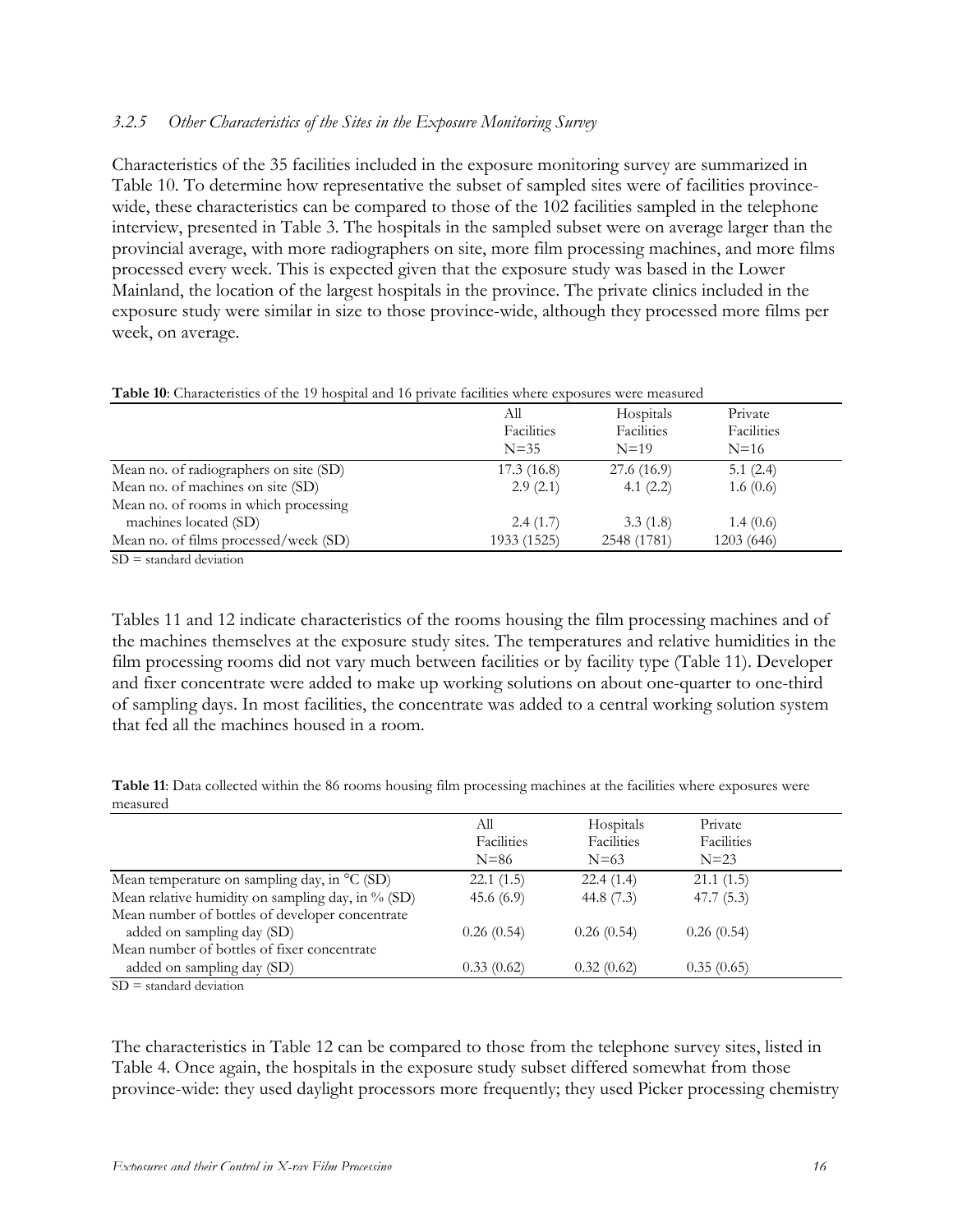more frequently than Kodak; and they did not use manual chemical mixing for any of their machines. Private facilities in the exposure study were very similar to those province-wide, except that they were less likely to use Kodak machines. None of the machines had chemical spills on the sampling days.

|                                                               | All                     | Hospitals            | Private              |  |
|---------------------------------------------------------------|-------------------------|----------------------|----------------------|--|
|                                                               | Facilities<br>$N = 102$ | Facilities<br>$N=77$ | Facilities<br>$N=25$ |  |
| Location of film processing machines                          |                         |                      |                      |  |
| Darkroom                                                      | 47                      | $26\,$               | 21                   |  |
| Daylight                                                      | 55                      | 51                   | $\overline{4}$       |  |
|                                                               |                         |                      |                      |  |
| Make of machines                                              |                         |                      |                      |  |
| Kodak                                                         | 57                      | 47                   | 10                   |  |
| Fuji                                                          | 14                      | 4                    | $10\,$               |  |
| Dupont                                                        | 17                      | 15                   | $\overline{c}$       |  |
| Agfa                                                          | 12                      | 9                    | 3                    |  |
| Odelft                                                        | $\mathbf{1}$            | $\mathbf{1}$         | $\boldsymbol{0}$     |  |
| ${\rm AFP}$                                                   | $\mathbf{1}$            | $\mathbf{1}$         | $\overline{0}$       |  |
| Mean no. of films processed                                   |                         |                      |                      |  |
| /machine/week (SD)                                            | 702 (357)               | 607(255)             | 814 (431)            |  |
| Brand of developer used                                       |                         |                      |                      |  |
| Kodak                                                         | 28                      | $20\,$               | 8                    |  |
| Picker                                                        | 31                      | 27                   | 4                    |  |
| Dupont                                                        | 19                      | 19                   | $\boldsymbol{0}$     |  |
| White Mountain                                                | 8                       | $\mathbf{1}$         | $\sqrt{ }$           |  |
| Agfa                                                          | $\,8\,$                 | 5                    | $\mathfrak{Z}$       |  |
| Autex                                                         | 5                       | $\overline{c}$       | $\mathfrak{Z}$       |  |
| Fuji                                                          | 2                       | $\overline{c}$       | $\boldsymbol{0}$     |  |
| VAR-IX                                                        | $\mathbf{1}$            | $\mathbf{1}$         | $\overline{0}$       |  |
| Brand of fixer used                                           |                         |                      |                      |  |
| Picker                                                        | 42                      | 38                   | 4                    |  |
| Kodak                                                         | 19                      | 11                   | 8                    |  |
| Dupont                                                        | 13                      | 13                   | $\theta$             |  |
| Agfa                                                          | 9                       | 6                    | 3                    |  |
| Autex                                                         | $\overline{9}$          | 6                    | $\mathfrak{Z}$       |  |
| White Mountain                                                | $\sqrt{ }$              | $\boldsymbol{0}$     | $\overline{7}$       |  |
| Fuji                                                          | $\sqrt{2}$              | $\overline{c}$       | $\boldsymbol{0}$     |  |
| VAR-IX                                                        | $\mathbf{1}$            | $\mathbf{1}$         | $\overline{0}$       |  |
| Method of mixing chemicals                                    |                         |                      |                      |  |
| Manual                                                        | $\boldsymbol{0}$        | $\boldsymbol{0}$     | $\theta$             |  |
| Automatic                                                     | $102\,$                 | $77\,$               | 25                   |  |
| Machine has silver recover unit                               | 93                      | 70                   | 23                   |  |
| Machine has open drainage                                     | 96                      | $77\,$               | 19                   |  |
| Number of spills on sampling day<br>$SD = standard deviation$ | $\boldsymbol{0}$        | $\boldsymbol{0}$     | $\boldsymbol{0}$     |  |

**Table 12**: Characteristics of 102 film processing machines at the facilities where exposures were measured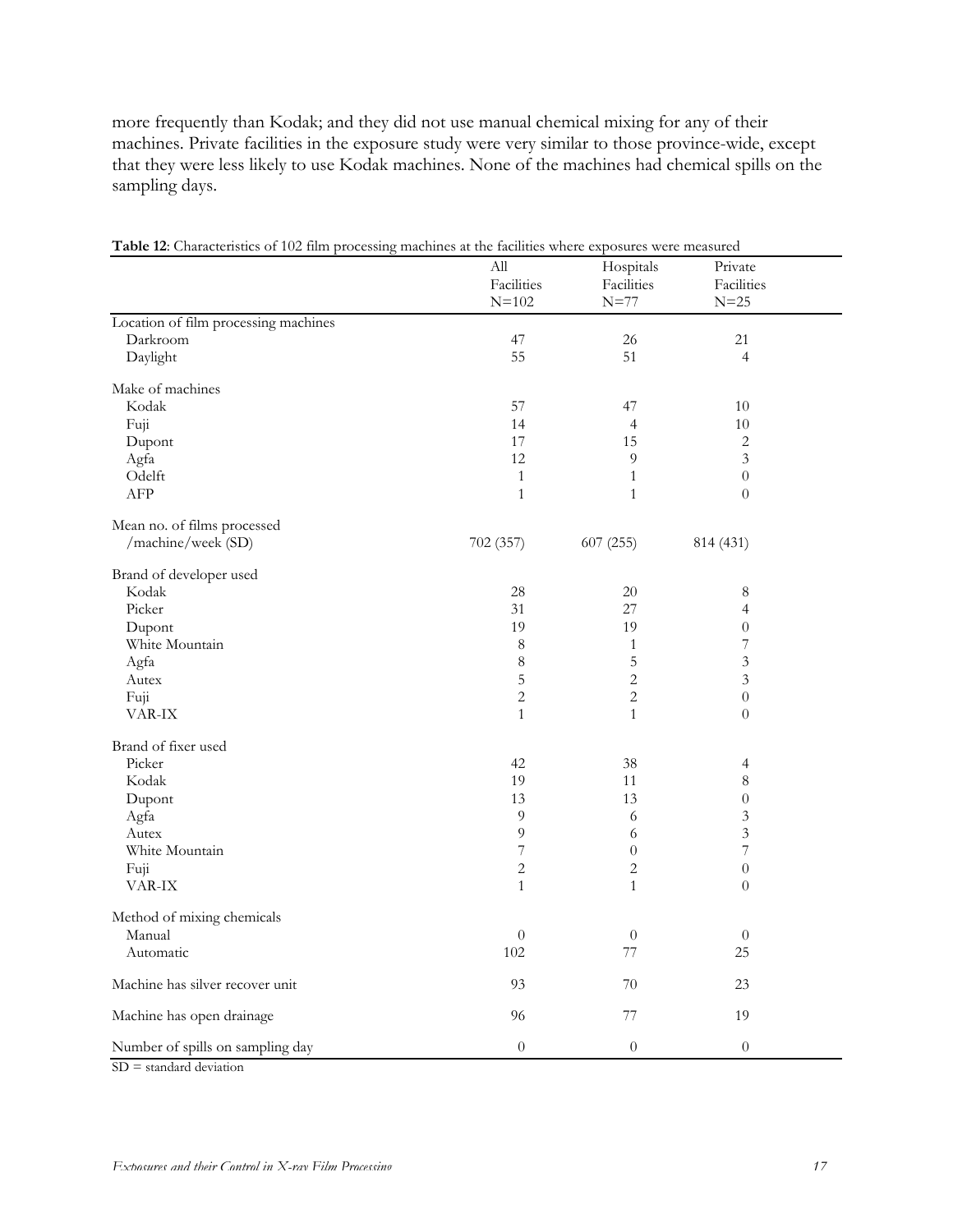Table 13 summarizes characteristics of the radiographers included in the exposure monitoring survey, and the tasks they performed on the sampling days. The study participants had an average of 9 years of experience at the facility in which they were employed and 17 years of experience in radiography. The typical shift length was 7.5 hours.

On the sampling days, the hospital facilities processed an average of 115 films per machine, on target for the weekly workload of about 600 films per machine reported for these facilities. The large majority of hospital radiographers reported that the workload on the sampling day was average. Private facilities averaged 204 films per machine on the sampling days, busier than the reported average weekly workload of about 800 films per machine. Despite this, only a small proportion of radiographers from the private facilities reported that the workload was busy on the sampling day.

The tasks of the radiographers were observed every 10 minutes throughout the sampling days. The most frequent tasks recorded were taking x-rays, time outside the processing area, waiting in the processing area, and observing film. Relatively little time was spent in a darkroom or loading film. Cleaning the processing machine, and refilling chemicals were rarely observed, and no spills occurred during the sampling days.

Although gloves and goggles were available at most of the facilities, especially hospitals, only 2 individuals reported using gloves during the sampling days. No other personal protective equipment use was reported or observed.

The majority of subjects reported smelling the processing chemicals on the sampling day, however, measured levels of personal exposure to glutaraldehyde, acetic acid, and sulphur dioxide were not associated with reported odour (t-tests, all  $p > 0.25$ ).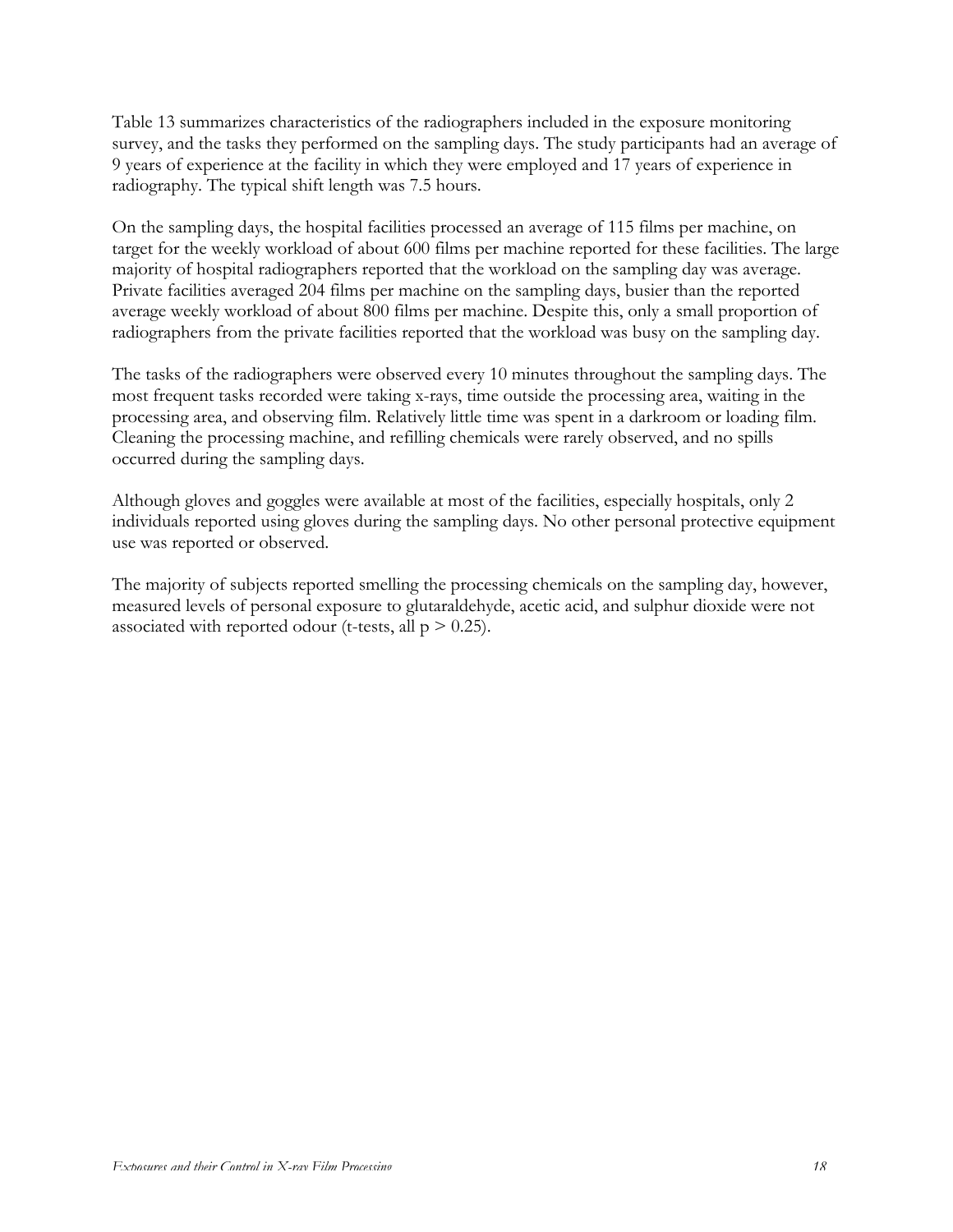|                                                                                                                                                                                                                                                                                                                                                                | ${\rm All}$<br>$N=97$                                                                                  | Facilities                                                                             | $N=62$                                                                                                      | Hospitals<br>Facilities                                                            | $N = 35$                                                                                        | Private<br>Facilities                                                                |  |
|----------------------------------------------------------------------------------------------------------------------------------------------------------------------------------------------------------------------------------------------------------------------------------------------------------------------------------------------------------------|--------------------------------------------------------------------------------------------------------|----------------------------------------------------------------------------------------|-------------------------------------------------------------------------------------------------------------|------------------------------------------------------------------------------------|-------------------------------------------------------------------------------------------------|--------------------------------------------------------------------------------------|--|
| Radiography experience<br>Mean years on site (SD)<br>Mean total years (SD)                                                                                                                                                                                                                                                                                     | 8.9<br>16.8                                                                                            | (6.1)<br>(9.6)                                                                         | 8.8<br>14.2                                                                                                 | (5.9)<br>(9.1)                                                                     | 9.0<br>21.4                                                                                     | (6.6)<br>(8.7)                                                                       |  |
| Number female (%)                                                                                                                                                                                                                                                                                                                                              | 80                                                                                                     | (82)                                                                                   | 48                                                                                                          | (77)                                                                               | 32                                                                                              | (91)                                                                                 |  |
| Mean shift length (hours) (SD)                                                                                                                                                                                                                                                                                                                                 | 7.5                                                                                                    | (0.48)                                                                                 | $7.5\,$                                                                                                     | (0.47)                                                                             | 7.6                                                                                             | (0.50)                                                                               |  |
| Number of films processed in dominant<br>machine on sampling day (SD)                                                                                                                                                                                                                                                                                          | 147                                                                                                    | (105)                                                                                  | 115                                                                                                         | (87)                                                                               | 204                                                                                             | (111)                                                                                |  |
| Reported workload on sampling day<br>Slow (%)<br>Average (%)<br>Busy (%)                                                                                                                                                                                                                                                                                       | 36<br>56<br>$\,8\,$                                                                                    |                                                                                        | 31<br>58<br>11                                                                                              |                                                                                    | 46<br>51<br>3                                                                                   |                                                                                      |  |
| Mean % time spent on the sampling day*<br>Taking x-rays (SD)<br>Outside processing area (SD)<br>Waiting in processing area (SD)<br>Observing film, by processor (SD)<br>In darkroom (SD)<br>Loading film in daylight processor (SD)<br>Inputting data to computer (SD)<br>Cleaning processing machine (SD)<br>Refilling chemicals (SD)<br>Cleaning spills (SD) | 37<br>21<br>20<br>12<br>$\overline{4}$<br>$\mathfrak{Z}$<br>$\mathfrak{Z}$<br>0.06<br>0.05<br>$\theta$ | (14.0)<br>(13.8)<br>(9.0)<br>(6.0)<br>(5.8)<br>(4.3)<br>(9.0)<br>(0.4)<br>(0.4)<br>(0) | 39<br>23<br>18<br>11<br>$\sqrt{2}$<br>3<br>$\overline{4}$<br>$\overline{0}$<br>$\boldsymbol{0}$<br>$\theta$ | (15.4)<br>13.4)<br>(9.9)<br>(5.8)<br>(3.5)<br>(3.9)<br>(11.1)<br>(0)<br>(0)<br>(0) | 34<br>19<br>22<br>15<br>$\,8\,$<br>$\sqrt{2}$<br>$\boldsymbol{0}$<br>$0.2\,$<br>0.1<br>$\theta$ | (10.7)<br>(14.4)<br>(7.0)<br>(5.6)<br>(6.5)<br>(4.8)<br>(0)<br>(0.7)<br>(0.6)<br>(0) |  |
| Reported PPE availability<br>Gloves available on site, in %<br>Goggles available on site, in %<br>Dust mask available on site, in %<br>Cartridge respirator available on site, in %<br>Apron available on site, in %                                                                                                                                           | 88<br>56<br>19<br>6<br>12                                                                              |                                                                                        | 98<br>69<br>21<br>7<br>19                                                                                   |                                                                                    | 69<br>31<br>14<br>6<br>11                                                                       |                                                                                      |  |
| Reported use of PPE on sampling day<br>Wore gloves, in %<br>Wore other protective equipment, in %                                                                                                                                                                                                                                                              | $\sqrt{2}$<br>$\theta$                                                                                 |                                                                                        | $\mathbf{2}$<br>$\boldsymbol{0}$                                                                            |                                                                                    | 3<br>$\theta$                                                                                   |                                                                                      |  |
| Reported smelling processing chemicals<br>on sampling day, in %                                                                                                                                                                                                                                                                                                | 66                                                                                                     |                                                                                        | 73                                                                                                          |                                                                                    | 54                                                                                              |                                                                                      |  |

**Table 13**: Characteristics of 97 radiographers whose exposures were measured, and their work on the sampling day

SD = standard deviation

\* 3 of the sampled hospital radiographers could not be tracked throughout their work day, therefore task information is based on 59

hospital radiographers, and 94 in total.

PPE = personal protective equipment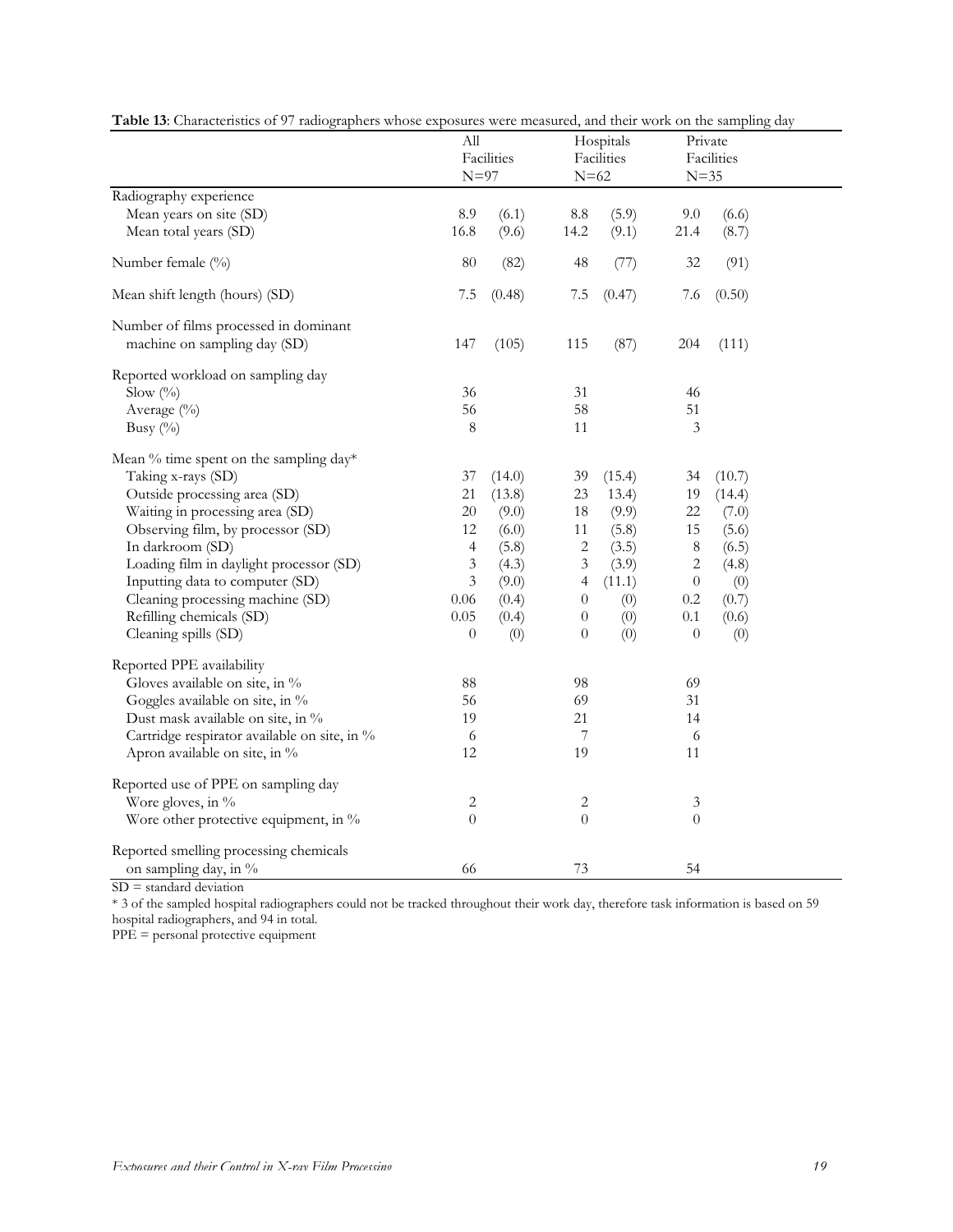#### *3.2.6 Relationship between Exposures and Facility, Machine, or Task Characteristics*

In order to determine which facility, machine, and radiographer characteristics were related to exposure levels, after adjusting for other associated factors, we conducted multiple regression analyses with glutaraldehyde, acetic acid, and sulphur dioxide exposure levels as the dependent variables in 3 separate analyses.

To prepare for the analysis, we first examined correlations between independent variables. Facility type (hospital versus private), known to be associated with exposure levels (section 3.2.1 above), was also strongly associated with many of the other independent variables. Since the aim of the modelling was to discern which characteristics of hospital versus private facilities affected exposure levels, facility type was not initially offered to the models.

Both local exhaust ventilation (categorized as no local exhaust ventilation, ventilation flow rates  $> 0$ and  $\leq$  20 cubic feet per minute (cfm), and ventilation flow rates  $\geq$  20 cfm) and general ventilation (room air volumes per hour, continuous) were included in the models, because assessing the effectiveness of ventilation was a primary objective of the study.

Other variables were selected for offering in the models if there were reasonable grounds for the hypothesis that they could be related to exposure (i.e., p-value < 0.25 in univariate analyses against exposure level, and direction of effect in univariate analyses could be logically explained). Variables selected for the analyses included the number of films processed in the dominant machine used by the radiographer on the sampling day; the number of processing machines per room; percent of time spent on tasks associated with increased exposure levels (working in the darkroom, loading film into daylight processor, waiting in processing area); whether or not fixer was added; whether or not developer was added; whether the machine had open drainage; and the presence of a silver recovery unit. Tasks associated with decreased exposure levels (taking x-rays and those involving time outside processing area) were not included in the multivariate models, because they replaced the effects of tasks associated with increased exposure, yet were only passively associated with exposure.

Table 14 describes the multiple linear regression models for glutaraldehyde, acetic acid, and sulphur dioxide. Only the number of films processed was a consistent predictor of increased exposure for all three agents. Time spent in a film processing area increased acetic acid and sulphur dioxide exposures, and time in a darkroom increased acetic acid exposure. Local exhaust ventilation lowered glutaraldehyde and acetic acid exposure. The use of a silver recovery unit was also associated with decreased exposure to acetic acid and sulphur dioxide. The proportions of exposure variance explained by these models ranged from 13 to 38%.

Adding facility type to the models in Table 14 (data not shown) removed the number of films processed per machine from all three models because the number of films processed in hospital facilities was lower than in private facilities. Adding facility type also removed percent time spent in a darkroom from the acetic acid model because there was a smaller proportion of darkrooms in hospitals than in private facilities. The models which included facility type instead of the number of films processed or time in darkroom explained somewhat more variance (glutaraldehyde  $r^2 = 0.14$ , acetic acid  $r^2 = 0.38$ , sulphur dioxide  $r^2 = 0.38$ ), especially in the sulphur dioxide model, suggesting that there is some additional difference between hospitals and private radiography clinics which remains unaccounted for.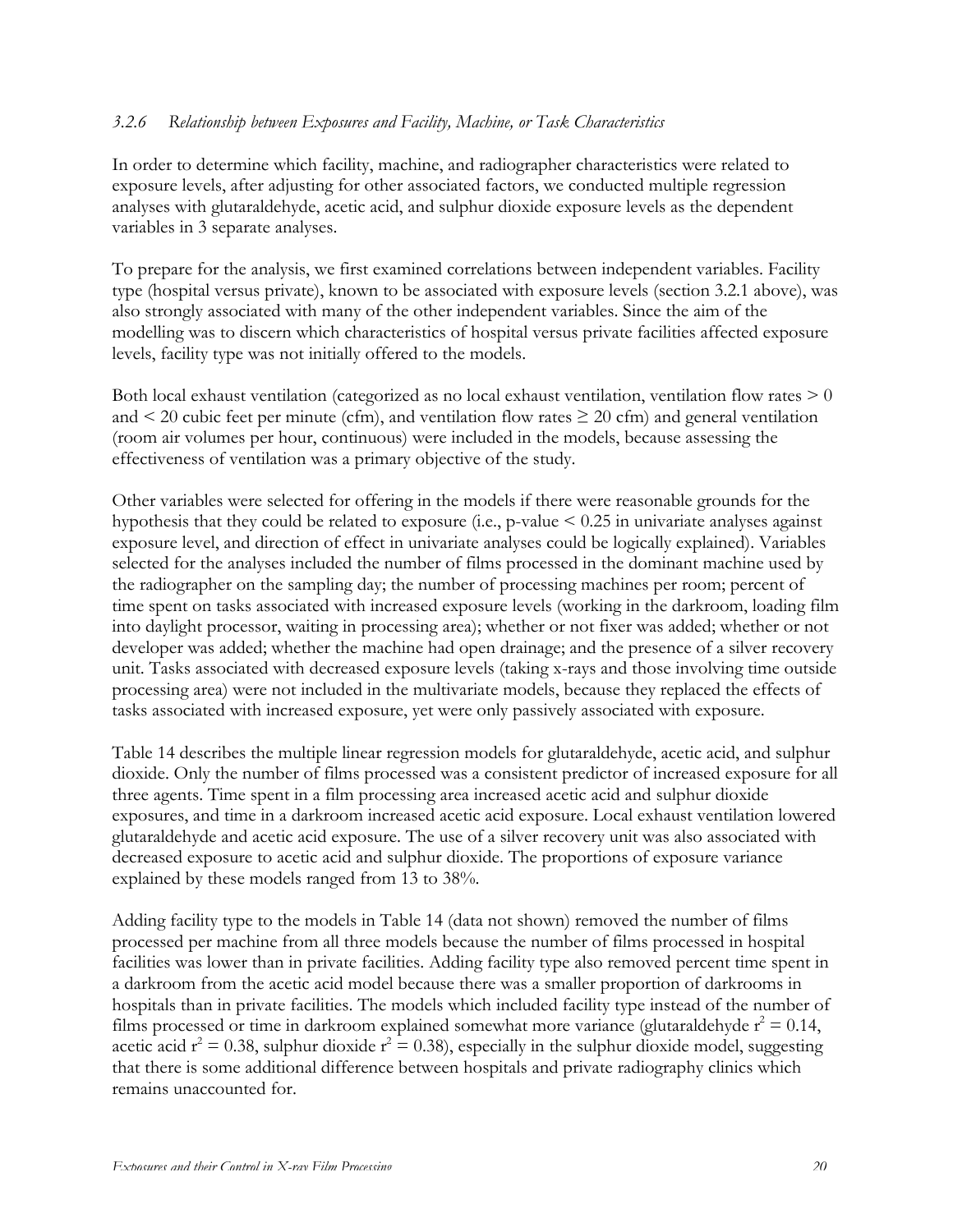|                                         | Glutaraldehyde           | Acetic Acid    | Sulphur Dioxide |  |
|-----------------------------------------|--------------------------|----------------|-----------------|--|
| Number of films processed per machine   | 0.001(0.03)              | 0.0014(0.02)   | 0.0028(0.003)   |  |
| % time spent in darkroom                | $\overline{\phantom{a}}$ | 0.020(0.05)    |                 |  |
| % time spent in processor area          |                          | 0.018(0.008)   | 0.021(0.05)     |  |
| Silver recovery unit present            | $\overline{\phantom{a}}$ | $-0.50(0.04)$  | $-0.92(0.03)$   |  |
| Local exhaust ventilation $\leq 20$ cfm | $-0.27(0.04)$            | $-0.40(0.01)$  |                 |  |
| Local exhaust ventilation $\geq 20$ cfm | $-0.17(0.15)$            | $-0.44(0.003)$ |                 |  |
| Number of observations                  | 84                       | 82             | 94              |  |
| model p-value                           | 0.01                     | 0.0001         | 0.0003          |  |
| model $r^2$                             | 0.13                     | 0.38           | 0.19            |  |

**Table 14:** Multiple regression models, coefficients (and p-values), for glutaraldehyde, acetic acid, and sulphur dioxide concentrations (all log-transformed, base e)

 $=$  not in model

 $r^2$  = the proportion of variance explained

Table 15 shows the results of the multiple logistic regression which compares the odds of exposure above versus below detection limits. Once again, the number of films processed in the dominant machine used by the sampled radiographer was a consistent predictor of increased exposures to all agents. The odds ratios indicate that the odds of exposure to glutaraldehyde, acetic acid, and sulphur dioxide above the detection limit was about 1.5 to 2-fold higher after processing 100 films. The results for percent time spent in the dark room were similar to those of the linear regression analyses. Spending 5% of one's work day in a darkroom increased the odds of detectable exposures to acetic acid and sulphur dioxide by 1.9- and 1.7-fold. Adding another film processing machine to a room increased the odds of detectable exposures to acetic acid and sulphur dioxide by 3- and 2-fold respectively. Adding developer also increased exposure to acetic acid. As in the linear regression analysis, local exhaust ventilation lowered exposures. For glutaraldehyde and acetic acid, the odds of detectable exposures were three to fourteen times lower with local exhaust ventilation than without.

As with the linear regression models, adding facility type to the logistic regression models removed the effect of the number of films processed and percent time spent in a darkroom (data not shown).

Table 16 shows the results of multiple linear regression analyses, controlling for correlation within facility, by including facility as a random variable in a mixed effects analysis. The within-facility correlation was moderate (r from 0.44 to 0.55) for all three agents. By comparing the models presented in Tables 14 and 16, we can observe the variables which were affected by within-site correlation and therefore removed from the new models: number of films processed per machine; time spent in the darkroom; and the presence of a silver recovery unit. After controlling for withinfacility correlation, local exhaust ventilation remained a predictor of decreased exposure for glutaraldehyde and acetic acid, and percent time spent in the processor area remained a predictor of increased exposure to acetic acid and sulphur dioxide.

Offering facility type to these models did not remove any of the final variables from the models. Facility type was an explanatory variable for both acetic acid and sulphur dioxide and is included in the model descriptions in Table 16.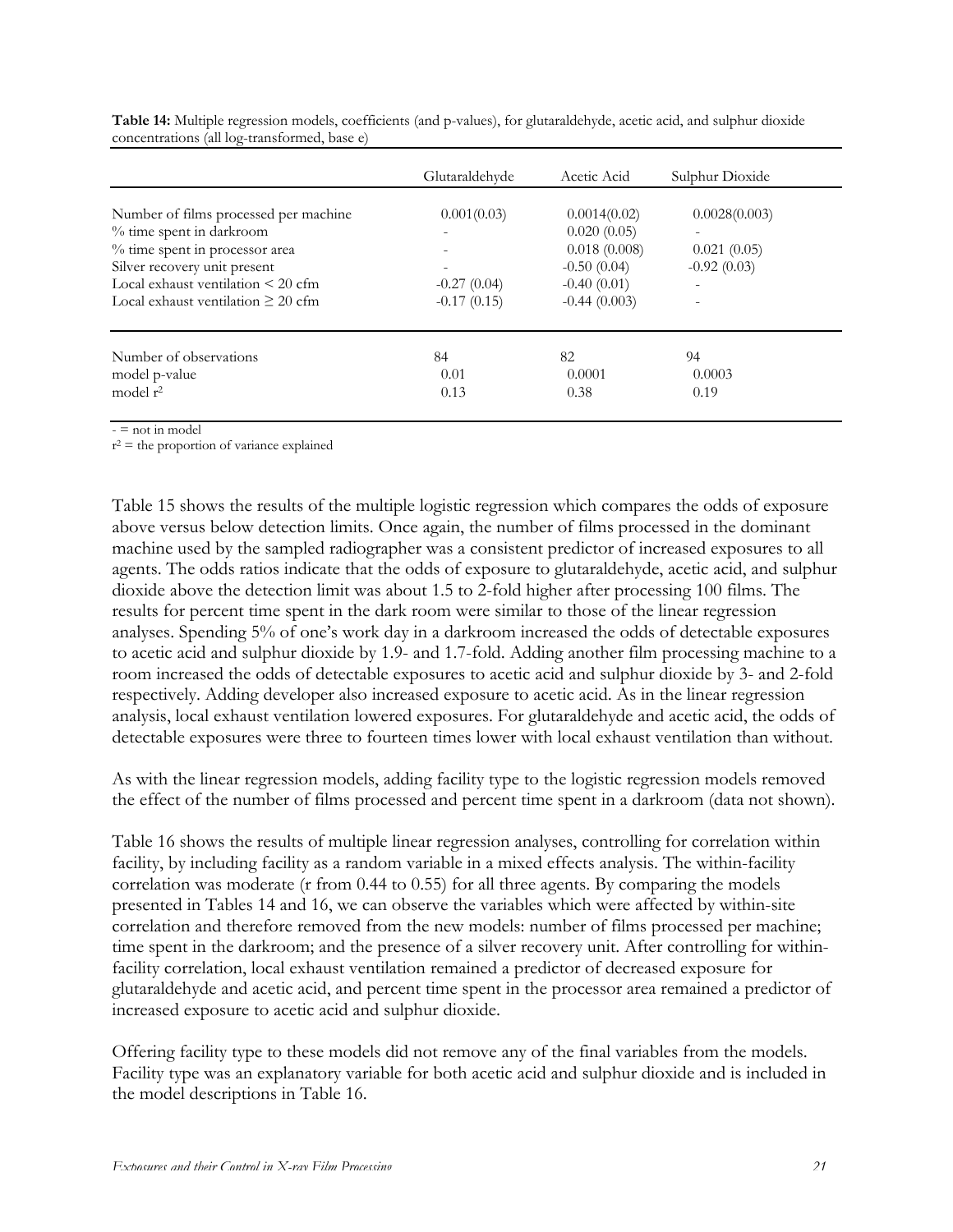|                                              | Glutaraldehyde           | Acetic Acid   | Sulphur Dioxide |  |
|----------------------------------------------|--------------------------|---------------|-----------------|--|
| $\#$ films processed/machine (per 100 films) | 1.6(0.076)               | 1.6(0.11)     | $2.1 \ (0.017)$ |  |
| # machines/room (per additional machine)     | $\overline{\phantom{a}}$ | 3.2(0.005)    | 2.4(0.028)      |  |
| Time spent in darkroom (per 5%)              |                          | 1.9(0.035)    | 1.7(0.042)      |  |
| Developer added (yes vs. no)                 | $\overline{\phantom{a}}$ | 3.2(0.048)    | ۰               |  |
| Local exhaust ventilation $\leq 20$ cfm      | 0.28(0.049)              | 0.069(0.001)  |                 |  |
| Local exhaust ventilation $\leq 20$ cfm      | 0.24(0.025)              | 0.20(0.033)   |                 |  |
| Number of observations                       | 82                       | 82            | 82              |  |
| model p-value                                | 0.012                    | $\leq 0.0001$ | 0.0009          |  |
| model $r^2$                                  | 0.11                     | 0.27          | 0.17            |  |

**Table 15:** Multiple logistic regression models showing odds ratios (and p-values) for exposures to glutaraldehyde, acetic acid, and sulphur dioxide, comparing the odds of concentrations above versus below detection limits

 $-$  = not in model

 $r^2$  = the proportion of variance explained

**Table 16:** Multiple regression models, coefficients (and p-values), for glutaraldehyde, acetic acid, and sulphur dioxide concentrations (all log-transformed, base e), with facility as a random variable

|                                         | Glutaraldehyde           | Acetic Acid   | Sulphur Dioxide |
|-----------------------------------------|--------------------------|---------------|-----------------|
| % time spent in processor area          | $\overline{\phantom{a}}$ | 0.012(0.04)   | 0.022(0.006)    |
| Local exhaust ventilation $\leq 20$ cfm | $-0.30(0.026)$           | $-0.26(0.14)$ | ٠               |
| Local exhaust ventilation $\geq 20$ cfm | $-0.14(0.26)$            | $-0.33(0.05)$ |                 |
| Facility type (hospital vs. private)    |                          | $-0.39(0.02)$ | $-0.99(0.0005)$ |
| Number of observations                  | 84                       | 82            | 94              |
| model p-value                           | 0.0001                   | 0.004         | $\leq 0.0001$   |
| model OLS $r^2$                         | 0.083                    | 0.35          | 0.31            |
| Within-facility correlation             | 0.47                     | 0.55          | 0.44            |

 $-$  = not in model

model OLS  $r^2$  = the proportion of variance explained; since it is not available for the ProcMixed model, the ordinary least squares  $r^2$ for the same model is reported; this does not take into account the within-facility correlation.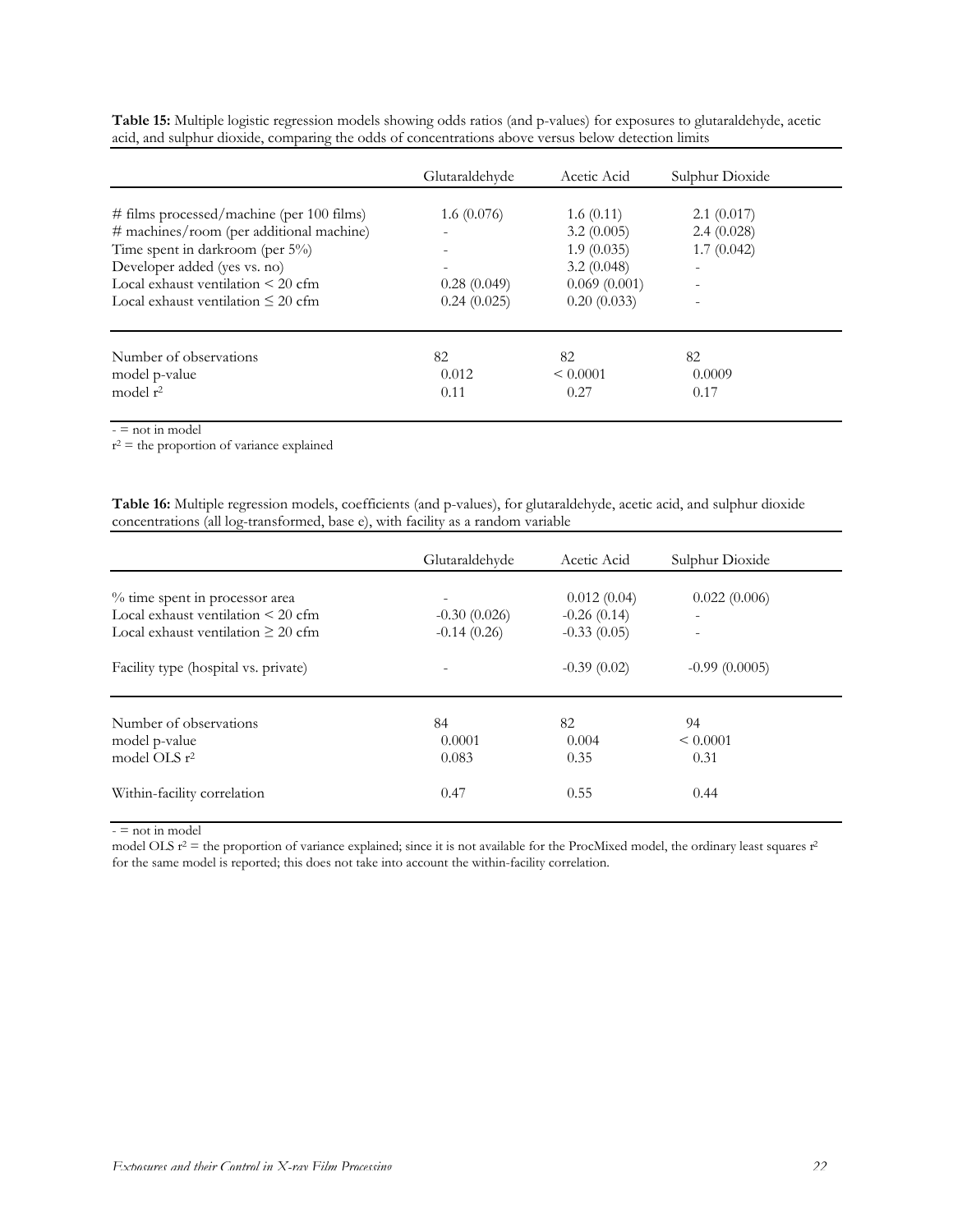## **4.0 Discussion**

## **4.1 Description of Radiography in British Columbia**

The participation in the telephone survey was excellent (96%), therefore should not be affected by selection bias.

Based on our telephone survey, we estimated that there were about 1,770 employees who worked with x-ray film processing machines in the province in 1998. This compares with an enumeration of 1,223 "medical radiation technologists" who were members of the Health Sciences Association in June of 1996. Apart from the year of enumeration, differences in these numbers could be accounted for by inclusion in our estimate of personnel who were not radiographers, radiographers who worked part-time in multiple locations, or radiographers who did not belong to the Association.

The large majority of provincial radiographers work in hospital settings (83%), with machines that have automated chemical mixing (92%) and local exhaust ventilation (84%). All the developing fluids used contain glutaraldehyde, hydroquinone, potassium hydroxide, potassium sulphite, and sodium sulphite; all the fixer solutions contained acetic acid, aluminum sulphate, and ammonium thiosulphate.

The reporting in the telephone interviews was in excellent agreement with our research personnel's observations in those sites subsequently visited. For example, ventilation is likely to be one of the most difficult items for an untrained person to assess, yet in only three of the 35 sites was the presence of general room ventilation misreported. The same was true for local exhaust ventilation. There was no consistency in the direction of misreporting.

## **4.2 Exposures of Radiographers**

## *4.2.1 Exposure Levels*

Agreement by facilities to participate in the exposure survey was excellent (88%), as was agreement to participate in the monitoring by radiographers in private clinics (83%). A smaller proportion of hospital radiographers agreed to the monitoring (61%); whether this lower participation rate affected exposure measurements is not known.

Exposures of radiographers to glutaraldehyde, acetic acid, and sulphur dioxide in this study were low in comparison to current WCB exposure limits [WCB, 1998]. Arithmetic mean concentrations were less than one-sixtieth of the standards (0.25 mg/m<sup>3</sup> ceiling, 25 mg/m<sup>3</sup> 8-hour, and 5 mg/m<sup>3</sup> 8-hour, respectively). In two published studies of radiographers' exposures to glutaraldehyde, reported concentrations have also been low:  $0.003 - 0.006$  mg/m<sup>3</sup> in one study [Lienster et al., 1993]; and less than 0.009 mg/m<sup>3</sup> in the other [Gannon et al., 1995]. Hewitt [1993] reported that in measurements in a radiography processing room conducted by the British Health and Safety Executive, no sulphur dioxide was detected (detection limit not indicated). We have not found reports of measurements of radiographers' exposures to acetic acid.

These low exposure levels must be considered in the context of reported health effects. In the study of Gannon et al. [1995], occupational asthma due to glutaraldehyde was confirmed in bronchial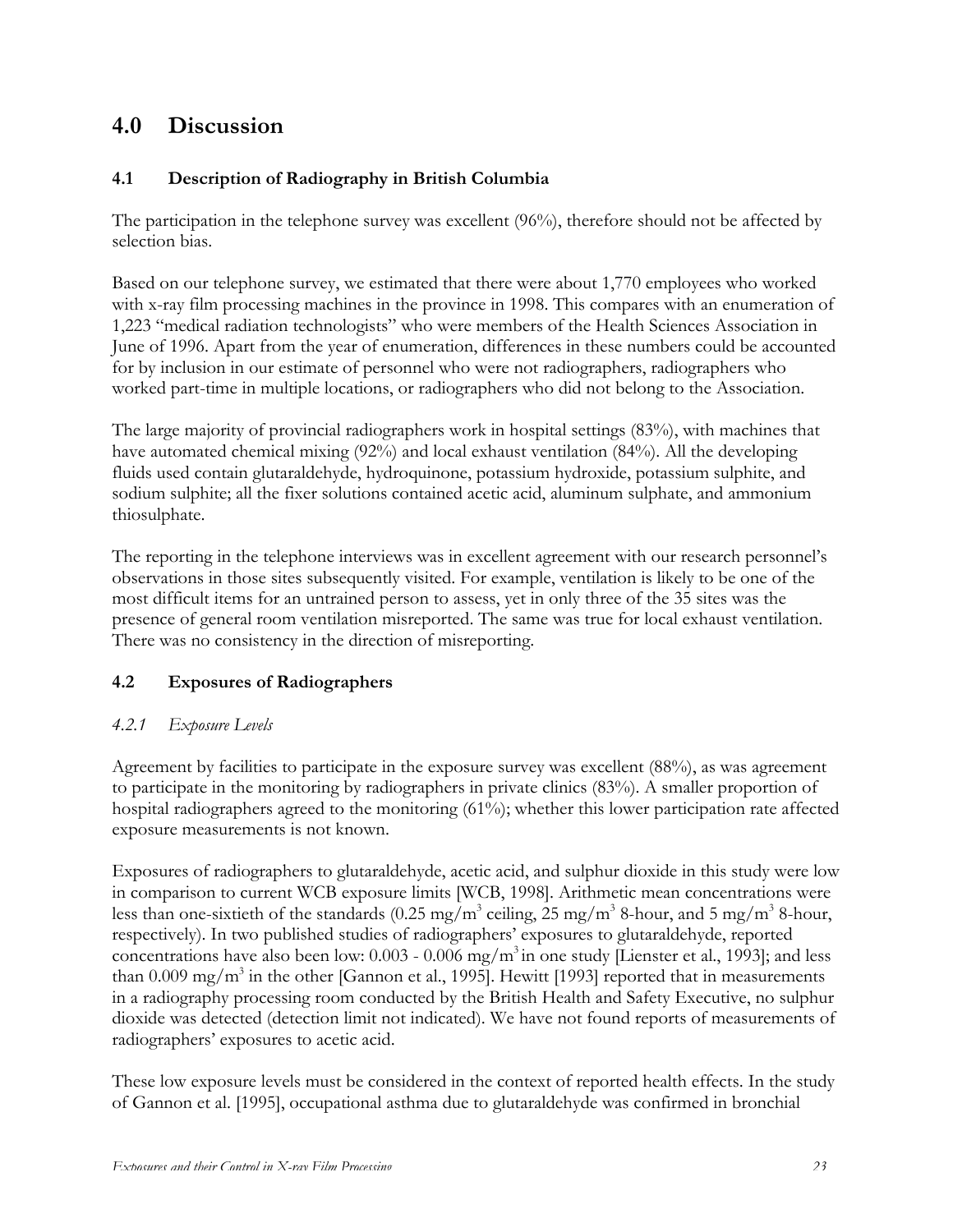challenge tests of two individuals working in radiography, despite exposure measurements below detection limits. These cases appeared clinically similar to three endoscopy nurses with the same diagnosis whose airborne exposures were considerably higher (mean personal glutaraldehyde levels of 0.041 to 0.17 mg/m<sup>3</sup>). There have been other reports of occupational asthma among radiographers [Cullinen et al., 1992; Trigg et al., 1992; Chan-Yeung et al., 1993], as well as reports of other symptoms of unknown etiology [Goncalo et al, 1984; Spicer et al., 1986; Gordon, 1987; Smedley et al., 1996], but no exposure data were reported in these studies.

The still very sparse exposure-response data suggest that adverse health outcomes, of glutaraldehyde at least, can be observed at exposures much lower than WCB exposure limits. The current WCB Regulation recognizes this by designating glutaraldehyde as a sensitizer and requiring exposures to "be kept as low as reasonably achievable." Hydroquinone, another constituent of developers, has the same designation.

There are other reasons why the exposures observed in this study should not be interpreted solely on the basis of WCB exposure limits:

- 1) Dermal exposures, not measured in this study, may contribute to disease. Few tasks with potential for skin-wetting exposures took place during the study period (e.g., cleaning the processor, refilling chemicals, or cleaning spills), however, it is possible that routine handling of x-rays involves some small recurrent exposures throughout every work day.
- ß Radiography exposures involve a mixture of many agents. Glutaraldehyde itself has been identified as a sensitizer which can cause asthma in radiographers, but it is also possible that the mixture of agents could contribute to a heightened sensitivity, or to other non-asthma symptoms. Many agents present in the fixer and developer solutions (e.g., hydroquinone) were not measured in this study.
- ß Exposure standards of some other agencies are lower than the WCB limits. For example, the World Health Organization recommends that exposures to sulphur dioxide not exceed 0.5 mg/m3 averaged over a 10-minute period in order to protect asthmatics, nor exceed 0.125 mg/m3 averaged over 24 hours [WHO, 1999]. Although exposures were measured with a different averaging period in this study, the data suggest that both of these guidelines could have been exceeded.

Radiographers' perceptions of odours were not related to exposure levels, therefore lack of perceived odour should not be used as an indicator of low exposure. Odour thresholds and olefactory fatigue vary considerably between subjects. Acetic acid has an odour threshold ranging from 2.5 to 250 mg/m<sup>3</sup>, and that for sulphur dioxide ranges from 1.18 to 12.5 mg/m<sup>3</sup> [Ruth, 1986]. The minima are close enough to the highest full-shift average exposures to these agents to expect that some subjects would have smelled these chemicals during higher peak exposures over short periods in their work days. The odour threshold for glutaraldehyde has been reported as 0.16 mg/m<sup>3</sup> [ACGIH, 1997]. Because measured exposures to glutaraldehyde were considerably lower than this, glutaraldehyde is less likely to have been detected by the study subjects.

#### *4.2.2 Ventilation*

Local exhaust ventilation of the film processing machines was associated with lower personal exposures to all three agents in univariate analyses, and remained a predictor of reduced exposures to glutaraldehyde and acetic acid even after controlling for other factors. Although this indicates that local exhaust ventilation is an effective method of exposure control for radiography, the exposures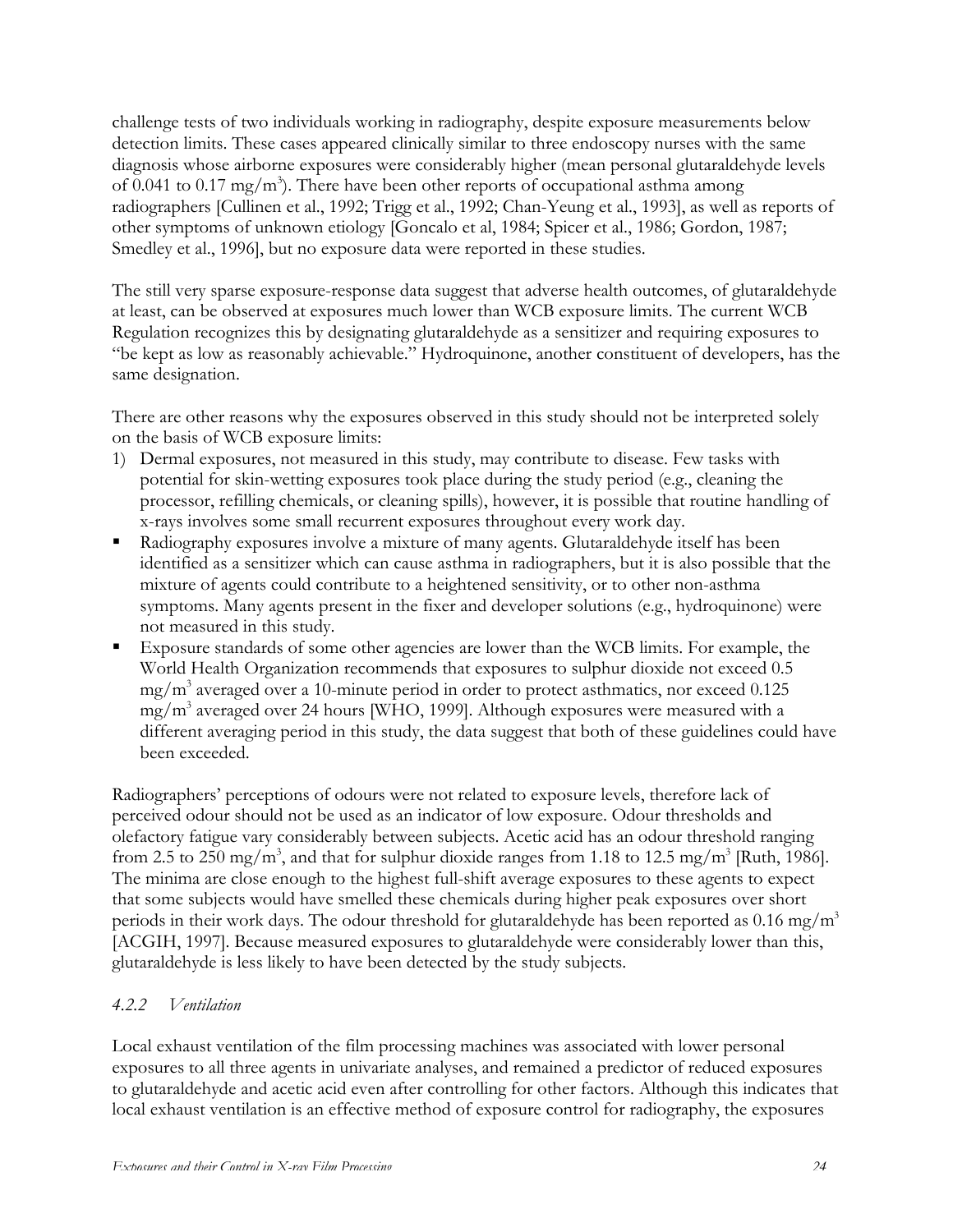were reduced by less than 50%, and volumetric flow rates greater than 20 cfm did not give consistently better results.

The less than optimum performance of local exhaust ventilation was not expected and suggests investigation of points of gas and vapour release not controlled by the current ventilation design. A possibility is the discharge tray where heated air used to dry the x-ray films and the films themselves exit the cabinet. Sulphur dioxide is a byproduct of the drying process, and was not controlled by the current local exhaust ventilation design, supporting the idea that the film discharge tray could allow gas release. Other locations in the processor rooms which do not normally have local exhaust ventilation include the floor drains to which processor chemicals are discharged and the tanks in which the developer and fixer chemicals are mixed and stored. These are likely to be less important, for the following reasons. Open drainage was not a predictor of exposure in any of the models. The mixing tanks were closed except on the rare occasions when developer or fixer concentrates were added, and these additions were not consistent predictors of exposure. A final possible explanation for the only moderate success of local exhaust ventilation is that some of the exhaust ducts may have fed into the return air ducts of the general ventilation system rather than exhausting to the outdoors. If this were the case, contaminated air could be recirculated in a diluted form back into the building air.

General room ventilation was not found to be related to reduced exposure levels. We used the room's volume and mechanical exhaust air flow rate to estimate the room air exchange rate. Tracer gas methods of measuring air exchange rates would take into account any additional air exchange between adjacent rooms, as well as natural ventilation with outdoor air through poor seals. It is possible that with this more accurate measure of air exchange, a relationship between general exhaust ventilation and exposure would have been detected, however, our results suggest room ventilation is unlikely to be a major source of exposure reduction.

## *4.2.3 Other Determinants of Exposure*

Personnel in private facilities had average exposures 60 to 170 % higher than those in hospitals and health care facilities. Hospitals more frequently had local exhaust ventilation and silver recovery units, they processed fewer films per machine, and their radiographers spent less time in darkrooms and in the processor area. All of these factors were related to lower exposures, and are likely to explain the lower levels observed in the hospital settings. More exposure variance, especially in sulphur dioxide levels, was explained in the models which included facility type. This suggests that some remaining difference between hospital and private facilities remains unaccounted for.

Factors which were the most stable predictors of exposure in the models were the number of films processed per machine, time spent in the processor area, and local exhaust ventilation. Other factors appeared influential in some models, but not others. Adding developer and having more than one machine per room were associated with a greater likelihood of exposures above the detection limit. The use of silver recovery units was associated with lower exposures to acetic acid and sulphur dioxide in the initial multivariate analysis. The reason for this effect is unknown, but it is likely that silver recovery units allow additional time for fixer solutions to cool and become less volatile before the waste fluid exits to the drain.

The models explained 8 to 38% of the variance in exposure. In observational studies examining the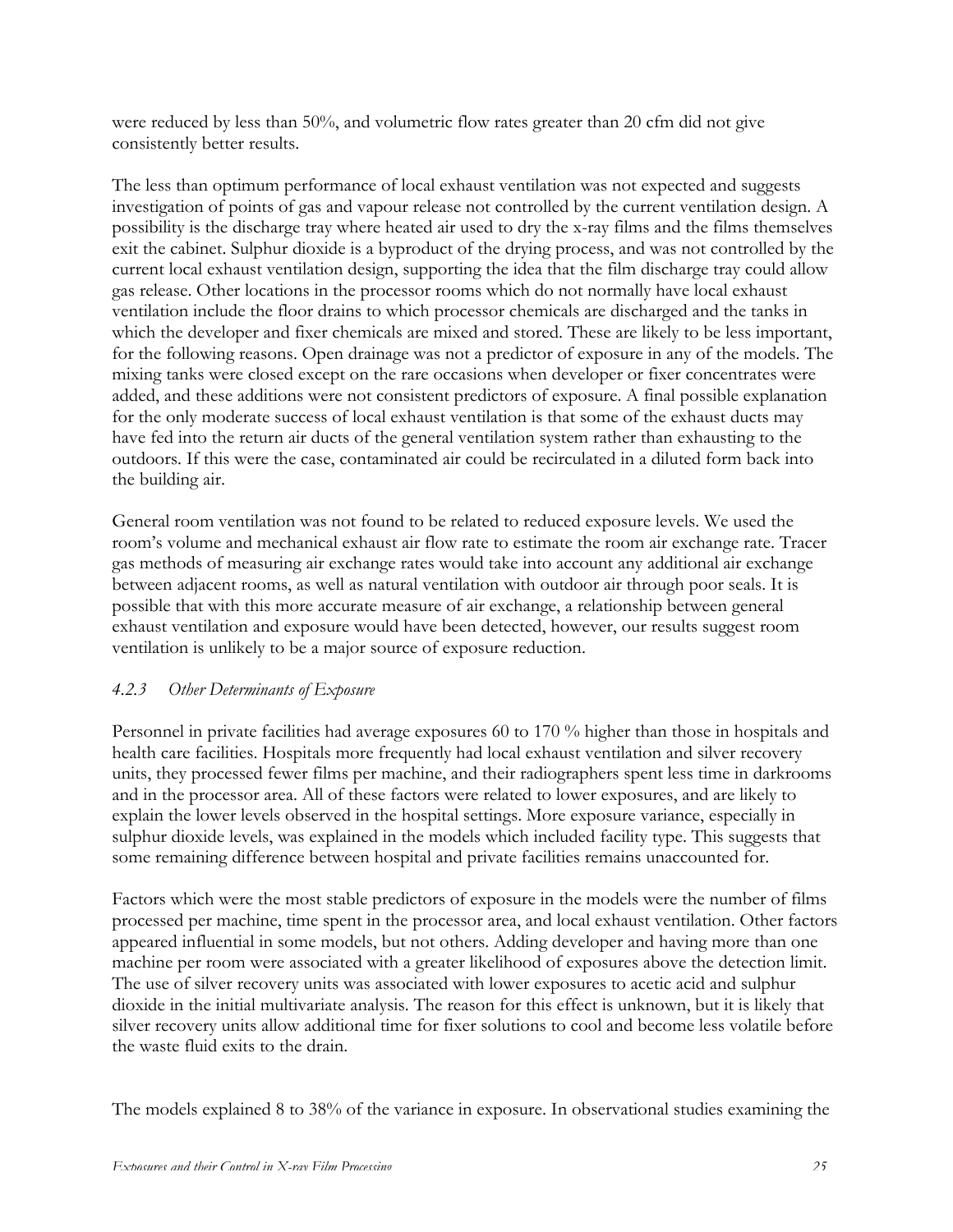determinants of exposure to other agents in other industries, investigators have been able to explain as little as 3% and as much as 83% of exposure variability [Burstyn and Teschke, 1999]. Exposure variance is often more difficult to explain when exposures are low and a large proportion of exposure measurements are below detection limits, as was the case in this study. However, it is also possible that factors which we did not record contributed to exposure. For example, future studies could attempt to assess flow rates of air emissions from the discharge trays of the processor machines, and conduct more sophisticated measurements of room ventilation.

Some factors were not predictors of exposure in any of the models: the addition of fixer during the work shift; and open drainage of the processing machines. The addition of fixer and developer chemistry and sealed drains were only rarely observed, therefore effects of these factors may have been difficult to detect. Other characteristics were observed infrequently (e.g., loading films and cleaning machines) or varied little (e.g., relative humidity and temperature); effects of these factors were not detected in this study. None of the machines in the exposure study used manual mixing and there were no spills on the sampling days, therefore the effects of these factors could not be evaluated.

### **4.3 Study Limitations**

Though the limits of detection of the exposure monitoring methods used in this study were well below WCB exposure limits, the methods were unable to detect exposures in more than 40% of the personal measurements. More sensitive sampling and analysis methods would be extremely useful to permit exposure-response analyses which can examine whether effects occur at very low levels, as suggested by some evidence to date.

Dermal exposures were not assessed in this study, so their contribution to total dose is unknown. Such exposures may be contributors to sensitization. Measurement of dermal exposures is not standardized or simple. Although quantification of chemicals or their metabolites in biological fluids, such as urine or blood, is ideal as an indicator of total dose from all routes of exposure, such methods require that the metabolism and kinetics of the agent are known. When biological monitoring is not possible, methods which assess skin exposure by means of patches, body dosimeters, or tracers may be used, but these have many limitations in interpretation.

This study did not measure all the possible chemicals used in radiography. Of those not included, the glycols, potassium hydroxide, and hydroquinone are the most deserving of follow-up because of their frequency of use and/or existing exposure standards. However, all are considerably less volatile than the chemicals measured in this study, so it seems unlikely that airborne exposures to these chemicals would be as high as those measured here.

The exposure portion of this study included many large hospitals in the Vancouver area. It is not clear whether the results are generalizable to smaller public facilities in less populous areas. Because the private facilities in the exposure study resembled those in the telephone survey, their results are expected to be applicable throughout the province.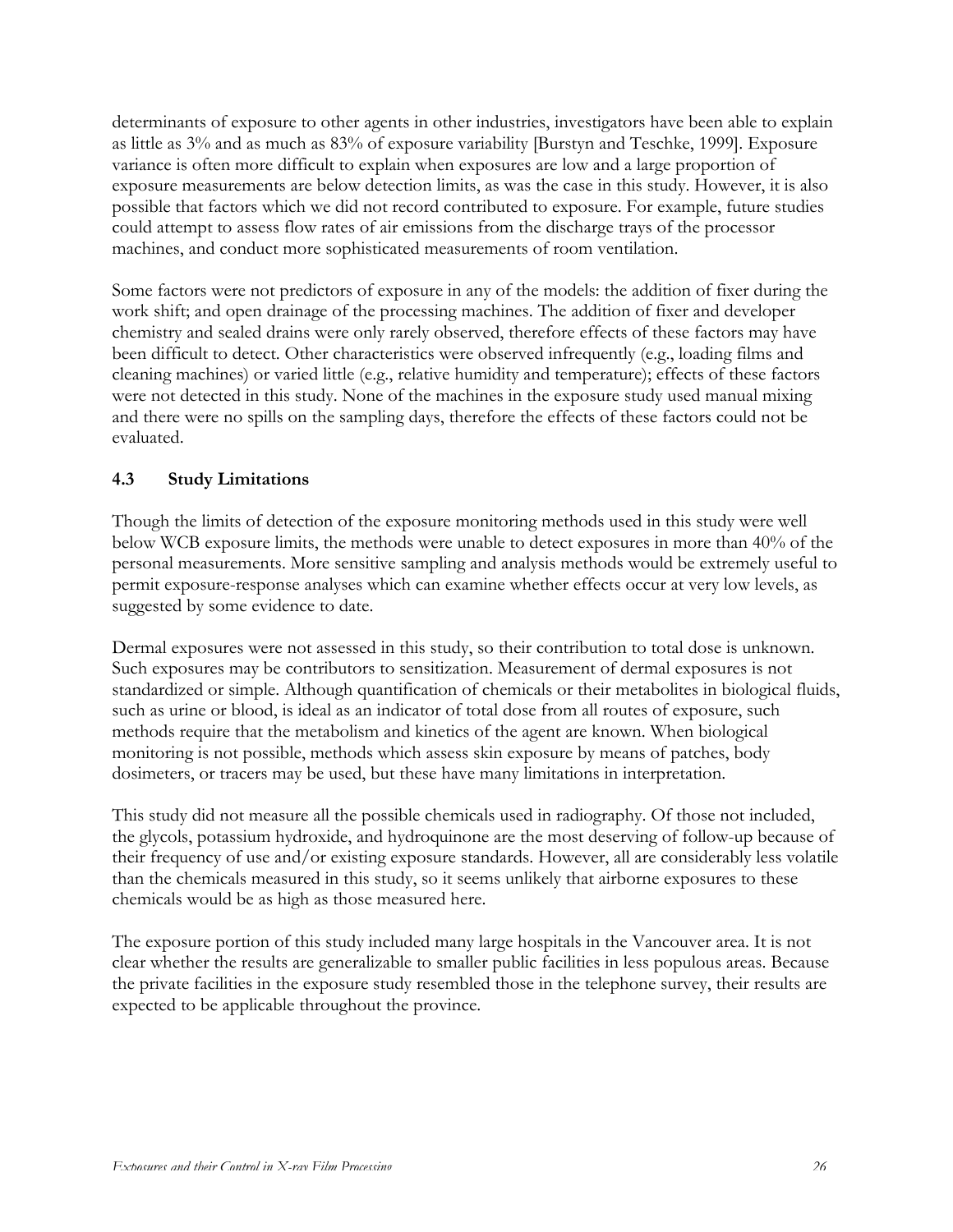#### **4.4 Conclusions and Recommendations**

The results of this study indicate that radiographic film processing personnel in British Columbia have exposures to glutaraldehyde, acetic acid, and sulphur dioxide at levels well below current WCB exposure limits. However, because glutaraldehyde is a sensitizer, and because there is some evidence that health effects, including asthma, may occur at levels lower than these standards, efforts to minimize exposures remain the best practice.

Most facilities in the province employ local exhaust ventilation of processing machine cabinets and have silver recovery units. Both measures were associated with reduced exposures in this study, and are reasonable control strategies. To ensure the usefulness of local exhaust ventilation systems, the ducting from the processor cabinets must be connected to a fan designed for the system, capable of exhausting the contaminated air at a flow rate of at least 20 cfm to the outdoors.

Sulphur dioxide levels were not controlled by standard processor cabinet ventilation. We hypothesized that this may be due to contaminated air exiting the machine at the film discharge tray. Local exhaust ventilation hoods at these locations may reduce exposures, but would need to be designed and tested. As a preliminary recommendation, the exhaust flow rate should be at least twice the flow rate of air discharged from the machine (or three times if the temperature of the air leaving the processor is over 50  $^{\circ}$ C).

Radiographers who spent more time in film processing rooms had higher exposures in this study, therefore administrative measures or machine placements to reduce the time spent in proximity of the machines would be effective control measures. Sealing open drains would be good practice, though we did not observe an increase in exposures with open drainage in this study.

Another prevention option may eventually eliminate the chemical exposures altogether: the adoption of digital imaging processes. Digital imaging can be done using digital x-ray cameras, or using traditional cameras, but capturing the image on reusable "direct-capture thin-film-transistor" detectors instead of photographic film. While the digital images can still be transferred to photographic film using traditional wet-chemical processors, the technology allows the alternatives of viewing the images on a computer screen or dry-printing them on film. Such technologies were observed in use at two of the 35 sites in the exposure monitoring survey. Digital imaging is slowly being adopted in the industry because it allows computer transfer and manipulation of the x-ray images, improving their diagnostic utility.

Any future studies of wet-chemical film processing should include measurements of dermal exposure to both the volatile and non-volatile constituents of the developers and fixers, should investigate methods to reduce detection limits of airborne exposures, and should attempt to assess exposures during spills and manual mixing. Studies investigating the relationship between both dermal and airborne exposures and health effects would greatly improve our ability to design and locate control measures.